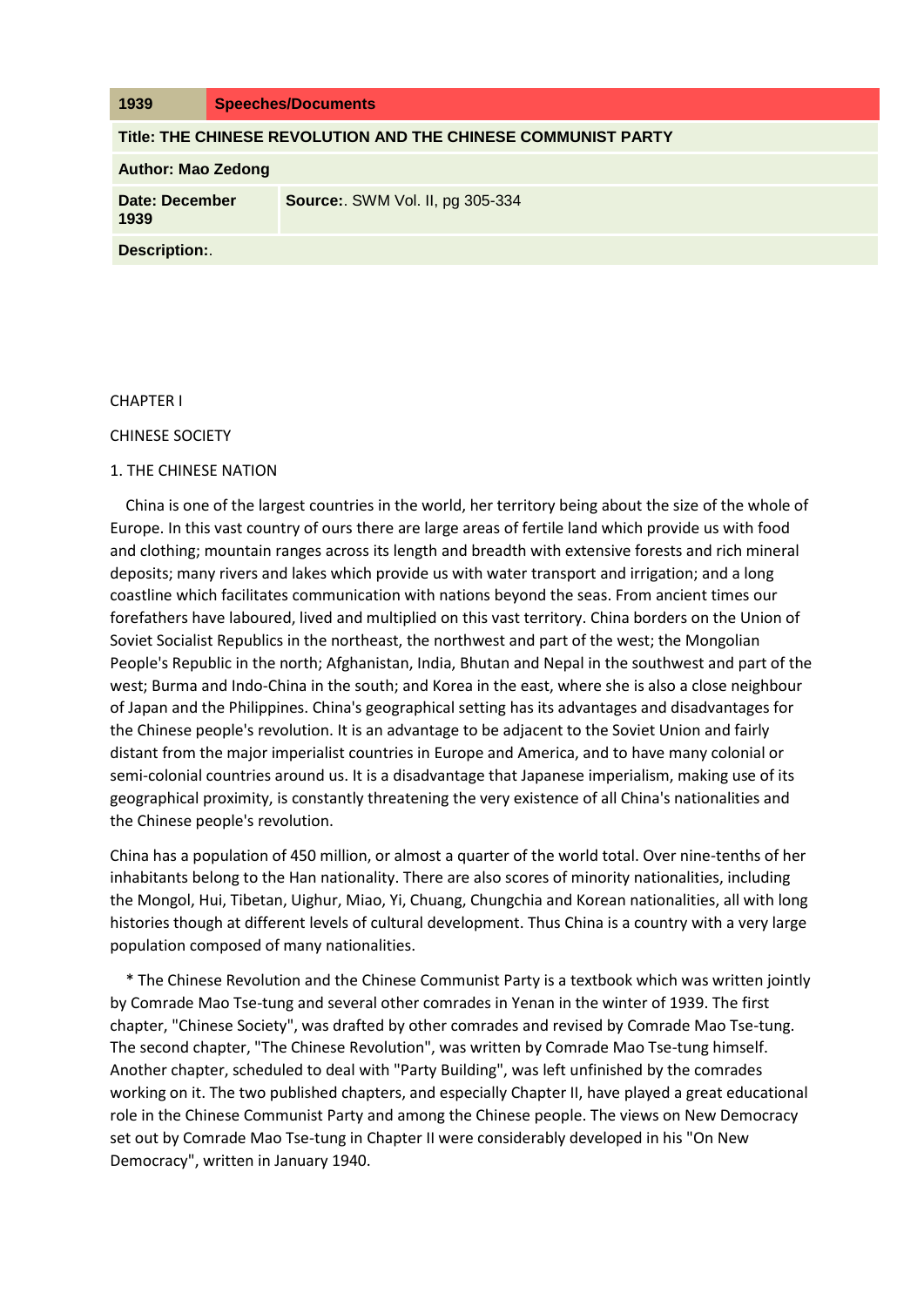Developing along the same lines as many other nations of the world, the Chinese people (here we refer mainly to the Hans) went through many thousands of years of life in classless primitive com munes. Some 4,000 years have gone by since the collapse of these primitive communes and the transition to class society, which took the form first of slave and then of feudal society. Throughout the history of Chinese civilization its agriculture and handicrafts have been renowned for their high level of development; there have been many great thinkers, scientists, inventors, statesmen, soldiers, men of letters and artists, and we have a rich store of classical works. The compass was invented in China very long ago.[1] The art of paper-making was discovered as early as 1,800 years ago.[2] Block-printing was invented 1,300 years ago,[3] and movable type 800 years ago.[4] The use of gun powder was known to the Chinese before the Europeans.[5] Thus China has one of the oldest civilizations in the world; she has a recorded history of nearly 4,000 years.

The Chinese nation is known throughout the world not only for its industriousness and stamina, but also for its ardent love of freedom and its rich revolutionary traditions. The history of the Han people, for instance, demonstrates that the Chinese never submit to tyrannical rule but invariably use revolutionary means to overthrow or change it. In the thousands of years of Han history, there have been hundreds of peasant uprisings, great and small, against the dark rule of the landlords and the nobility. And most dynastic changes came about as a result of such peasant uprisings. All the nationalities of China have resisted foreign oppression and have invariably resorted to rebellion to shake it off. They favour a union on the basis of equality but are against the oppression of one nationality by another. During the thousands of years of recorded history, the Chinese nation has given birth to many national heroes and revolutionary leaders. Thus the Chinese nation has a glorious revolutionary tradition and a splendid historical heritage.

# 2. THE OLD FEUDAL SOCIETY

Although China is a great nation and although she is a vast country with an immense population, a long history, a rich revolutionary tradition and a splendid historical heritage, her economic, political and cultural development was sluggish for a long time after the transition from slave to feudal society. This feudal society, beginning with the Chou and Chin Dynasties, lasted about 3,000 years.

The main features of the economic and political system of China's feudal era were as follows:

(1) A self-sufficient natural economy predominated. The peasants produced for themselves not only agricultural products but most of the handicraft articles they needed. What the landlords and the nobility exacted from them in the form of land rent was also chiefly for private enjoyment and not for exchange. Although exchange developed as time went on, it did not play a decisive role in the economy as a whole.

(2) The feudal ruling class composed of landlords, the nobility and the emperor owned most of the land, while the peasants had very little or none at all. The peasants tilled the land of the landlords, the nobility and the royal family with their own farm implements and had to turn over to them for their private enjoyment 40, 50, 60, 70, or even 80 per cent or more of the crop. In effect the peasants were still serfs.

(3) Not only did the landlords, the nobility and the royal family live on rent extorted from the peasants, but the landlord state also exacted tribute, taxes and corvée services from them to support a horde of government officials and an army which was used mainly for their repression.

(4) The feudal landlord state was the organ of power protecting this system of feudal exploitation. While the feudal state was torn apart into rival principalities in the period before the Chin Dynasty, it became autocratic and centralized after the first Chin emperor unified China, though some feudal separatism remained. The emperor reigned supreme in the feudal state, appointing officials in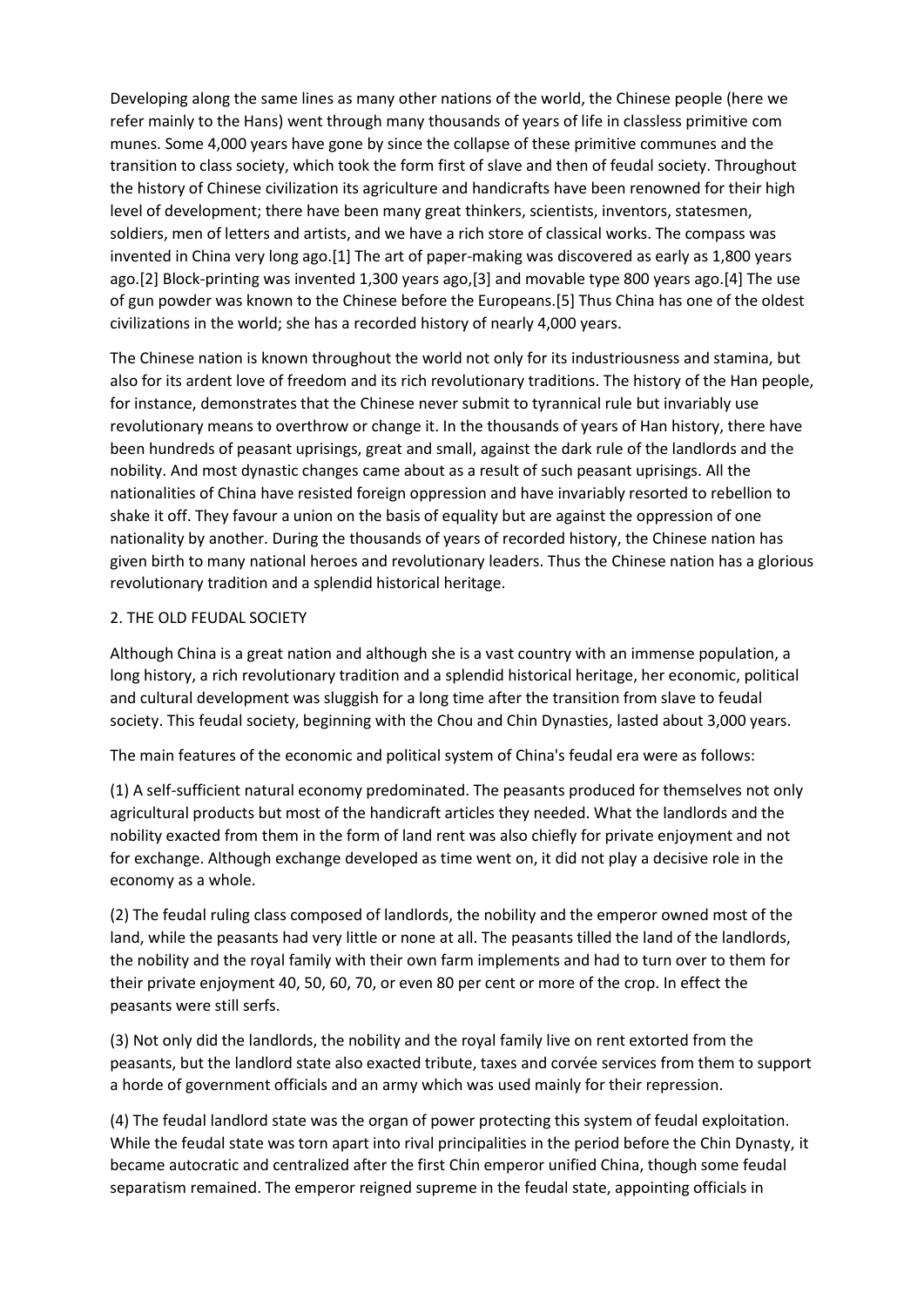charge of the armed forces, the law courts, the treasury and state granaries in all parts of the country and relying on the landed gentry as the mainstay of the entire system of feudal rule.

It was under such feudal economic exploitation and political oppression that the Chinese peasants lived like slaves, in poverty and suffering, through the ages. Under the bondage of feudalism they had no freedom of person. The landlord had the right to beat, abuse or even kill them at will, and they had no political rights whatsoever. The extreme poverty and backwardness of the peasants resulting from ruthless landlord exploitation and oppression is the basic reason why Chinese society remained at the same stage of socio-economic development for several thousand years.

The principal contradiction in feudal society was between the peasantry and the land lord class. The peasants and the handicraft workers were the basic classes which created the wealth and culture of this society.

The ruthless economic exploitation and political oppression of the Chinese peasants forced them into numerous uprisings against landlord rule. There were hundreds of uprisings, great and small, all of them peasant revolts or peasant revolutionary wars -- from the uprisings of Chen Sheng, Wu Kuang, Hsiang Yu and Liu Pang[6] in the Chin Dynasty, those of Hsinshih, Pinglin, the Red Eyebrows, the Bronze Horses [7] and the Yellow Turbans [8] in the Han Dynasty, those of Li Mi and Tou Chien-teh [9] in the Sui Dynasty, those of Wang Hsien chih and Huang Chaol [10] in the Tang Dynasty, those of Sung Chiang and Fang La [] in the Sung Dynasty, that of Chu Yuan-chang [12] in the Yuan Dynasty, and that of Li Tzu-cheng [13] in the Ming Dynasty, down to the uprising known as the War of the Taiping Heavenly Kingdom in the Ching Dynasty. The scale of peasant uprisings and peasant wars in Chinese history has no parallel anywhere else. The class struggles of the peasants, the peasant uprisings and peasant wars constituted the real motive force of historical development in Chinese feudal society. For each of the major peasant uprisings and wars dealt a blow to the feudal regime of the time, and hence more or less furthered the growth of the social productive forces. However, since neither new productive forces, nor new relations of production, nor new class forces, nor any advanced political party existed in those days, the peasant uprisings and wars did not have correct leadership such as the proletariat and the Communist Party provide today; every peasant revolution failed, and the peasantry was invariably used by the landlords and the nobility, either during or after the revolution, as a lever for bringing about dynastic change. Therefore, although some social progress was made after each great peasant revolutionary struggle, the feudal economic relations and political system remained basically unchanged.

It is only in the last hundred years that a change of a different order has taken place.

# 3. PRESENT-DAY COLONIAL, SEMI-COLONIAL AND SEMI-FEUDAL SOCIETY

As explained above, Chinese society remained feudal for 3,000 years. But is it still completely feudal today? No, China has changed. After the Opium War of 1840 China gradually changed into a semicolonial and semi-feudal society. Since the Incident of September 18, 1931, when the Japanese imperialists started their armed aggression, China has changed further into a colonial, semi-colonial and semi-feudal society. We shall now describe the course of this change.

As discussed in Section 2, Chinese feudal society lasted for about 3,000 years. It was not until the middle of the nineteenth century, with the penetration of foreign capitalism, that great changes took place in Chinese society.

As China's feudal society had developed a commodity economy, and so carried within itself the seeds of capitalism, China would of herself have developed slowly into a capitalist society even without the impact of foreign capitalism. Penetration by foreign capitalism accelerated this process. Foreign capitalism played an important part in the disintegration of China's social economy; on the one hand,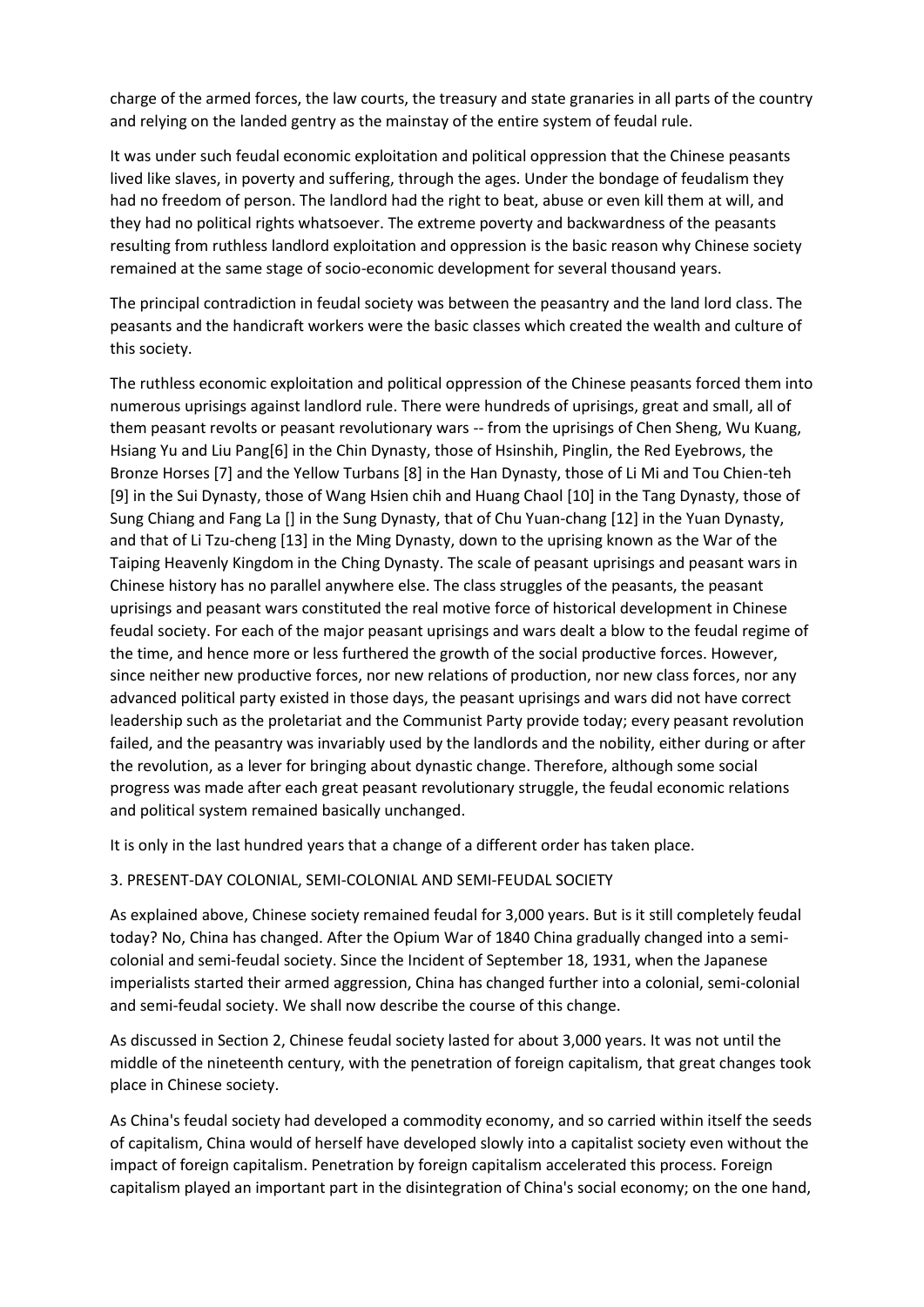it undermined the foundations of her self-sufficient natural economy and wrecked the handicraft industries both in the cities and in the peasants' homes, and on the other, it hastened the growth of a commodity economy in town and country.

Apart from its disintegrating effects on the foundations of China's feudal economy, this state of affairs gave rise to certain objective conditions and possibilities for the development of capitalist production in China. For the destruction of the natural economy created a commodity market for capitalism, while the bankruptcy of large numbers of peasants and handicraftsmen provided it with a home market.

In fact, some merchants, landlords and bureaucrats began investing in modern industry as far back as sixty years ago, in the latter part of the 19th century, under the stimulus of foreign capitalism and because of certain cracks in the feudal economic structure. About forty years ago, at the turn of the century, China's national capitalism took its first steps forward. Then about twenty years ago, during the first imperialist world war, China's national industry expanded, chiefly in textiles and flour milling, because the imperialist countries in Europe and America were preoccupied with the war and temporarily relaxed their oppression of China.

The history of the emergence and development of national capitalism is at the same time the history of the emergence and development of the Chinese bourgeoisie and proletariat. Just as a section of the merchants, landlords and bureaucrats were precursors of the Chinese bourgeoisie, so a section of the peasants and handicraft workers were the precursors of the Chinese proletariat. As distinct social classes, the Chinese bourgeoisie and proletariat are new-born and never existed before in Chinese history. They have evolved into new social classes from the womb of feudal society. They are twins born of China's old (feudal) society, at once linked to each other and antagonistic to each other. However, the Chinese proletariat emerged and grew simultaneously not only with the Chinese national bourgeoisie but also with the enterprises directly operated by the imperialists in China. Hence, a very large section of the Chinese proletariat is older and more experienced than the Chinese bourgeoisie, and is therefore a greater and more broadly based social force.

However, the emergence and development of capitalism is only one aspect of the change that has taken place since the imperialist penetration of China. There is another concomitant and obstructive aspect, namely, the collusion of imperialism with feudal forces to arrest the development of Chinese capitalism.

It is certainly not the purpose the imperialist powers invading China to transform feudal China into capitalist China. On the contrary, their purpose is to transform China into their own semi-colony or colony.

To this end the imperialist powers have used and continue to use military, political, economic and cultural means of oppression, so that China has gradually become a semi-colony and colony. They are as follows:

(1) The imperialist powers have waged many wars of aggression against China, for instance, the Opium War launched by Britain in 1840, the war launched by the Anglo-French allied forces in 1857,[14] the Sino-French War of 1884,[15] the Sino-Japanese War of 1894, and the war launched by the allied forces of the eight powers in l900.[16] After defeating China in war, they not only occupied many neighbouring countries formerly under her protection, but seized or "leased" parts of her territory. For instance, Japan occupied Taiwan and the Penghu Islands and "leased" the port of Lushun, Britain seized Hongkong and France "leased" Kwangchowwan. In addition to annexing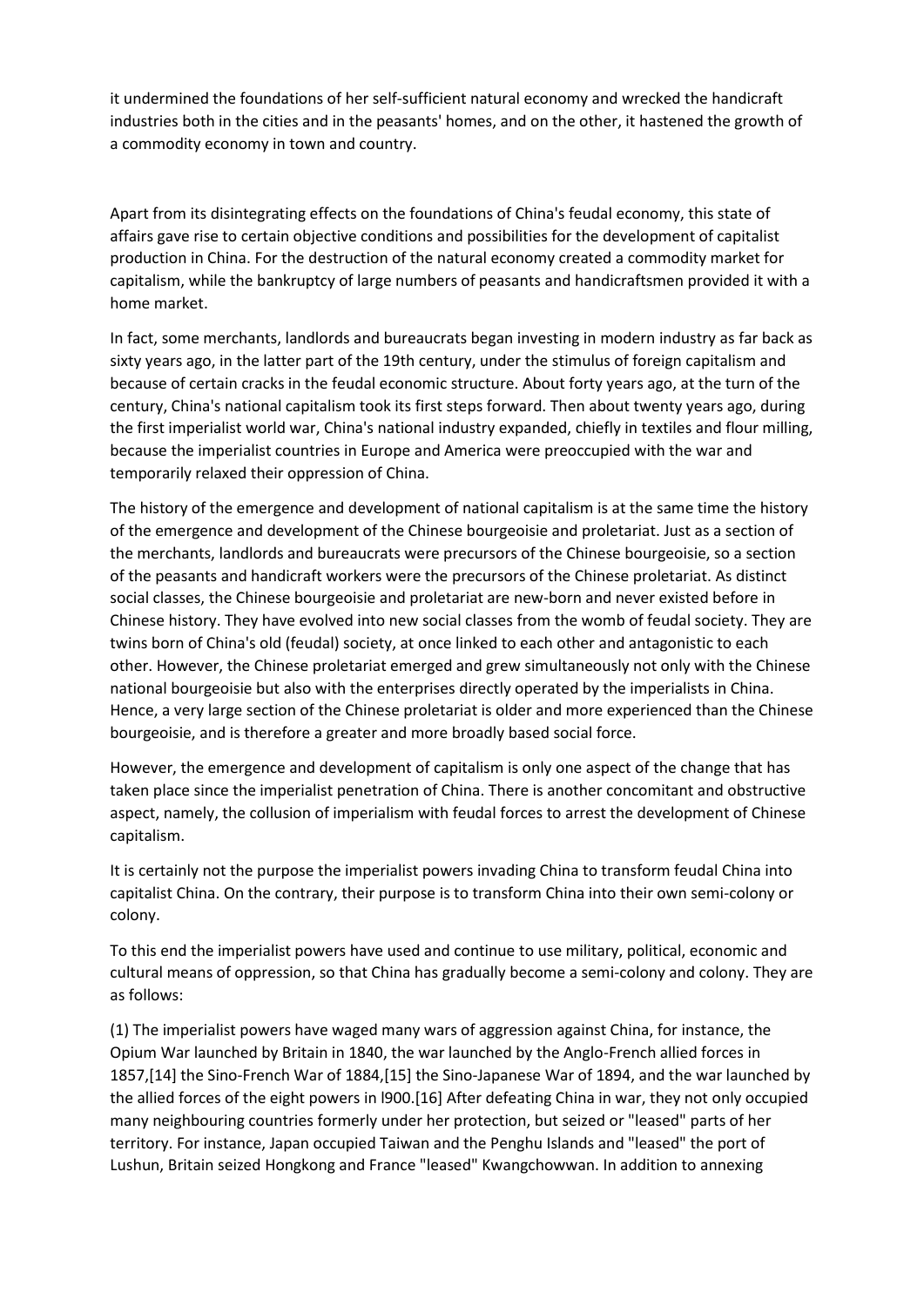territory, they exacted huge indemnities. Thus heavy blows were struck at China's huge feudal empire.

(2) The imperialist powers have forced China to sign numerous unequal treaties by which they have acquired the right to station land and sea forces and exercise consular jurisdiction in China,[17] and they have carved up the whole country into imperialist spheres of influence.[18]

(3) The imperialist powers have gained control of all the important trading ports in China by these unequal treaties and have marked off areas in many of these ports as concessions under their direct administration.[19] They have also gained control of China's customs foreign trade and communications (sea, land, inland water and air). Thus they have been able to dump their goods in China, turn her into a market for their industrial products, and at the same time subordinate her agriculture to their imperialist needs.

(4) The imperialist powers operate many enterprises in both light and heavy industry in China in order to utilize her raw materials and cheap labour on the spot, and they thereby directly exert economic pressure on China's national industry and obstruct the development of her productive forces.

(5) The imperialist powers monopolize China's banking and finance by extending loans to the Chinese government and establishing banks in China. Thus they have not only overwhelmed China's national capitalism in commodity competition, they have also secured a stranglehold on her banking and finance.

(6) The imperialist powers have established a network of comprador and merchant-usurer exploitation right across China, from the trading ports to the remote hinterland, and have created a comprador and merchant-usurer class in their service, so as to facilitate their exploitation of the masses of the Chinese peasantry and other sections of the people.

(7) The imperialist powers have made the feudal landlord class as well as the comprador class the main props of their rule in China. Imperialism "first allies itself with the ruling strata of the previous social structure, with the feudal lords and the trading and money lending bourgeoisie, against the majority of the people. Everywhere imperialism attempts to preserve and to perpetuate all those precapitalist forms of exploitation (especially in the villages) which serve as the basis for the existence of its reactionary allies".[20] "Imperialism, with all its financial and military might, is the force in China that supports, inspires, fosters and preserves the feudal survivals, together with their entire bureaucratic-militarist superstructure.''[21]

(8) The imperialist powers supply the reactionary government with large quantities of munitions and a host of military advisers, in order to keep the warlords fighting among themselves and to suppress the Chinese people.

(9) Furthermore, the imperialist powers have never slackened their efforts to poison the minds of the Chinese people. This is their policy of cultural aggression. And it is carried out through missionary work, through establishing hospitals and schools, publishing newspapers and inducing Chinese students to study abroad. Their aim is to train intellectuals who will serve their interests and to dupe the people.

(10) Since September 18, 1931, the large-scale invasion of Japanese imperialism has turned a big chunk of semi-colonial China into a Japanese colony.

These facts represent the other aspect of the change that has taken place since the imperialist penetration of China -- the blood-stained picture of feudal China being reduced to semi-feudal, semi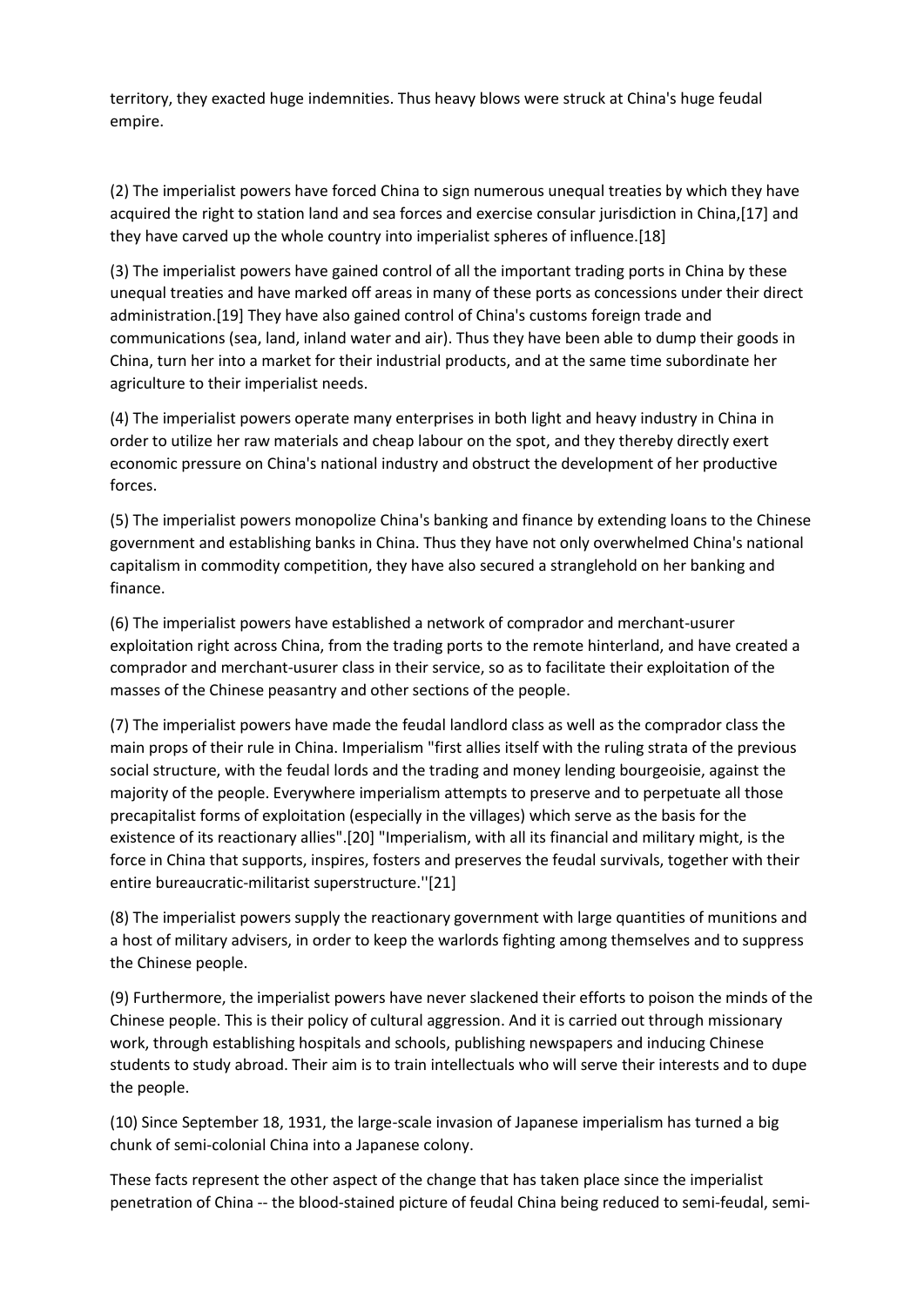colonial and colonial China. It is thus clear that in their aggression against China the imperialist powers have on the one hand hastened the disintegration of feudal society and the growth of elements of capitalism, thereby transforming a feudal into a semi-feudal society, and on the other imposed their ruthless rule on China, reducing an independent country to a semi-colonial and colonial country.

Taking both these aspects together, we can see that China's colonial, semi-colonial and semi-feudal society possesses the following characteristics:

(1) The foundations of the self-sufficient natural economy of feudal times have been destroyed, but the exploitation of the peasantry by the landlord class, which is the basis of the system of feudal exploitation, not only remains intact but, linked as it is with exploitation by comprador and usurer capital, clearly dominates China's social and economic life.

(2) National capitalism has developed to a certain extent and has played a considerable part in China's political and cultural life, but it has not become the principal pattern in China's social economy; it is flabby and is mostly associated with foreign imperialism and domestic feudalism in varying degrees.

(3) The autocratic rule of the emperors and nobility has been overthrown, and in its place there have arisen first the warlord bureaucrat rule of the landlord class and then the joint dictatorship of the landlord class and the big bourgeoisie. In the occupied areas there is the rule of Japanese imperialism and its puppets.

(4) Imperialism controls not only China's vital financial and economic arteries but also her political and military power. In the occupied areas everything is in the hands of Japanese imperialism.

(5) China's economic, political and cultural development is very uneven, because she has been under the complete or partial domination of many imperialist powers, because she has actually been in a state of disunity for a long time, and because her territory is immense.

(6) Under the twofold oppression of imperialism and feudalism, and especially as a result of the large-scale invasion of Japanese imperialism, the Chinese people, and particularly the peasants, have become more and more impoverished and have even been pauperized in large numbers, living in hunger and cold and without any political rights. The poverty and lack of freedom among the Chinese people are on a scale seldom found elsewhere.

Such are the characteristics of China's colonial, semi-colonial and semi-feudal society.

This situation has in the main been determined by the Japanese and other imperialist forces; it is the result of the collusion of foreign imperialism and domestic feudalism.

The contradiction between imperialism and the Chinese nation and the contradiction between feudalism and the great masses of the people are the basic contradictions in modern Chinese society. Of course, there are others, such as the contradiction between the bourgeoisie and the proletariat and the contradictions within the reactionary ruling classes themselves. But the contradiction between imperialism and the Chinese nation is the principal one. These contradictions and their intensification must inevitably result in the incessant growth of revolutionary movements. The great revolutions in modern and contemporary China have emerged and grown on the basis of these basic contradictions.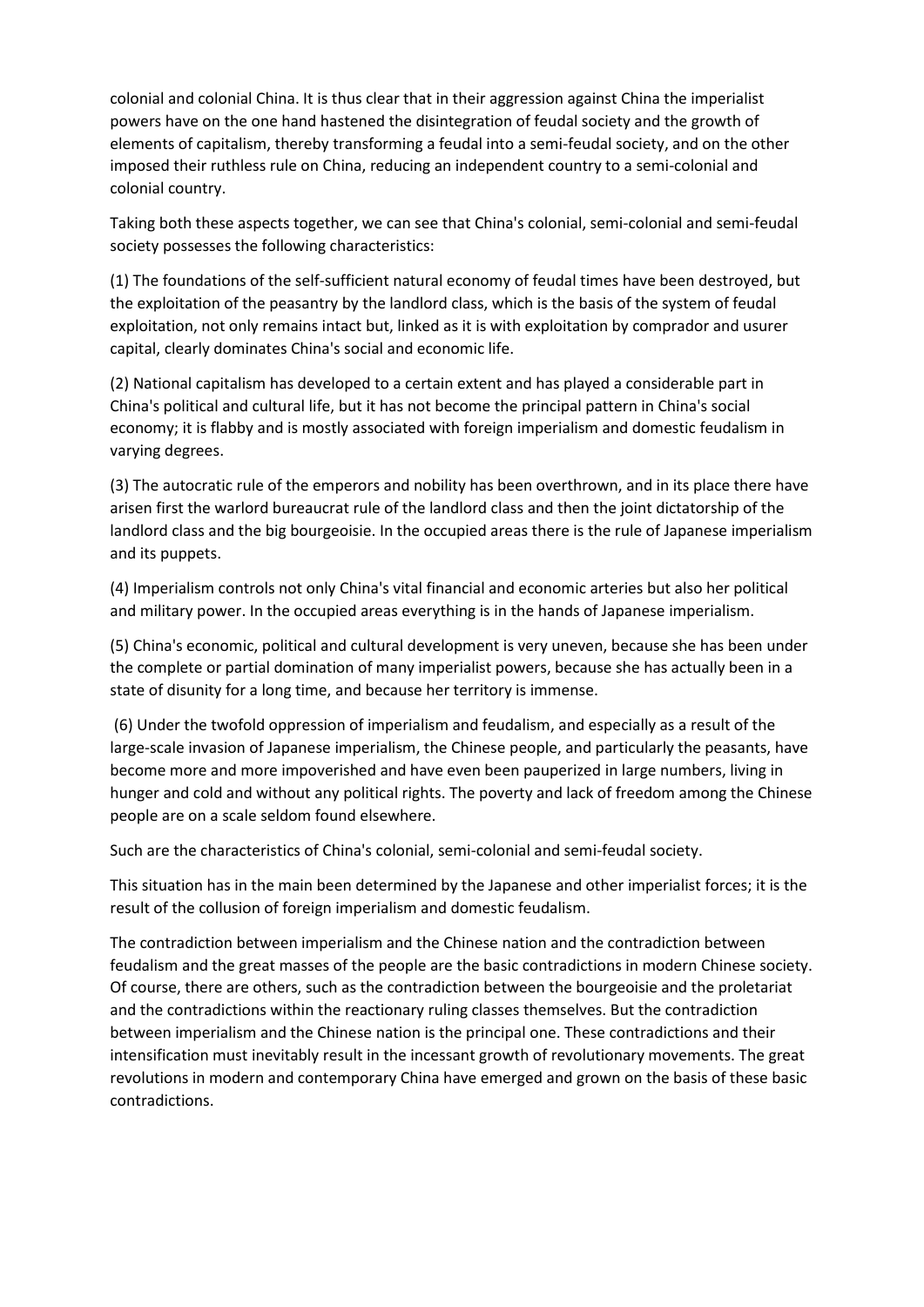#### THE CHINESE REVOLUTION

### 1. THE REVOLUTIONARY MOVEMENTS IN THE LAST HUNDRED YEARS

The history of China's transformation into a semi-colony and colony by imperialism in collusion with Chinese feudalism is at the same time a history of struggle by the Chinese people against imperialism and its lackeys. The Opium War, the Movement of the Taiping Heavenly Kingdom, the Sino-French War, the Sino-Japanese War, the Reform Movement of 1898, the Yi Ho Tuan Movement, the Revolution of 1911, the May 4th Movement, the May 30th Movement, the Northern Expedition, the Agrarian Revolutionary War and the present War of Resistance Against Japan -- all testify to the Chinese people's indomitable spirit in fighting imperialism and its lackeys.

Thanks to the Chinese people's unrelenting and heroic struggle during the last hundred years, imperialism has not been able to subjugate China, nor will it ever be able to do so.

The valiant Chinese people will certainly fight on, even though Japanese imperialism is now exerting its full strength in an all-out offensive and many landlord and big bourgeois elements, such as the overt and covert Wang Ching-weis, have already capitulated to the enemy or are preparing to do so. This heroic struggle will not cease until the Chinese people have driven Japanese imperialism out of China and achieved the complete liberation of the country.

The national revolutionary struggle of the Chinese people has a history of fully one hundred years counting from the Opium War of 1840, or of thirty years counting from the Revolution of 1911. It has not yet run its full course, nor has it yet performed its tasks with any signal success; therefore the Chinese people, and above all the Communist Party, must shoulder the responsibility of resolutely fighting on.

What are the targets of the revolution? What are its tasks? What are its motive forces? What is its character? And what are its perspectives? These are the questions we shall now deal with.

### 2. THE TARGETS OF THE CHINESE REVOLUTION

From our analysis in the third section of Chapter I, we know that present-day Chinese society is a colonial, semi-colonial and semi-feudal society. Only when we grasp the nature of Chinese society will we be able clearly to understand the targets, tasks, motive forces and character of the Chinese revolution and its perspectives and future transition. A clear understanding of the nature of Chinese society, that is, of Chinese conditions, is therefore the key to a clear understanding of all the problems of the revolution.

Since the nature of present-day Chinese society is colonial, semi-colonial and semi-feudal, what are the chief targets or enemies at this stage of the Chinese revolution?

They are imperialism and feudalism, the bourgeoisie of the imperialist countries and the landlord class of our country. For it is these two that are the chief oppressors, the chief obstacles to the progress of Chinese society at the present stage. The two collude with each other in oppressing the Chinese people, and imperialism is the foremost and most ferocious enemy of the Chinese people, because national oppression by imperialism is the more onerous.

Since Japan's armed invasion of China, the principal enemy of the revolution has been Japanese imperialism together with all the Chinese traitors and reactionaries in league with it, whether they have capitulated openly or are preparing to do so.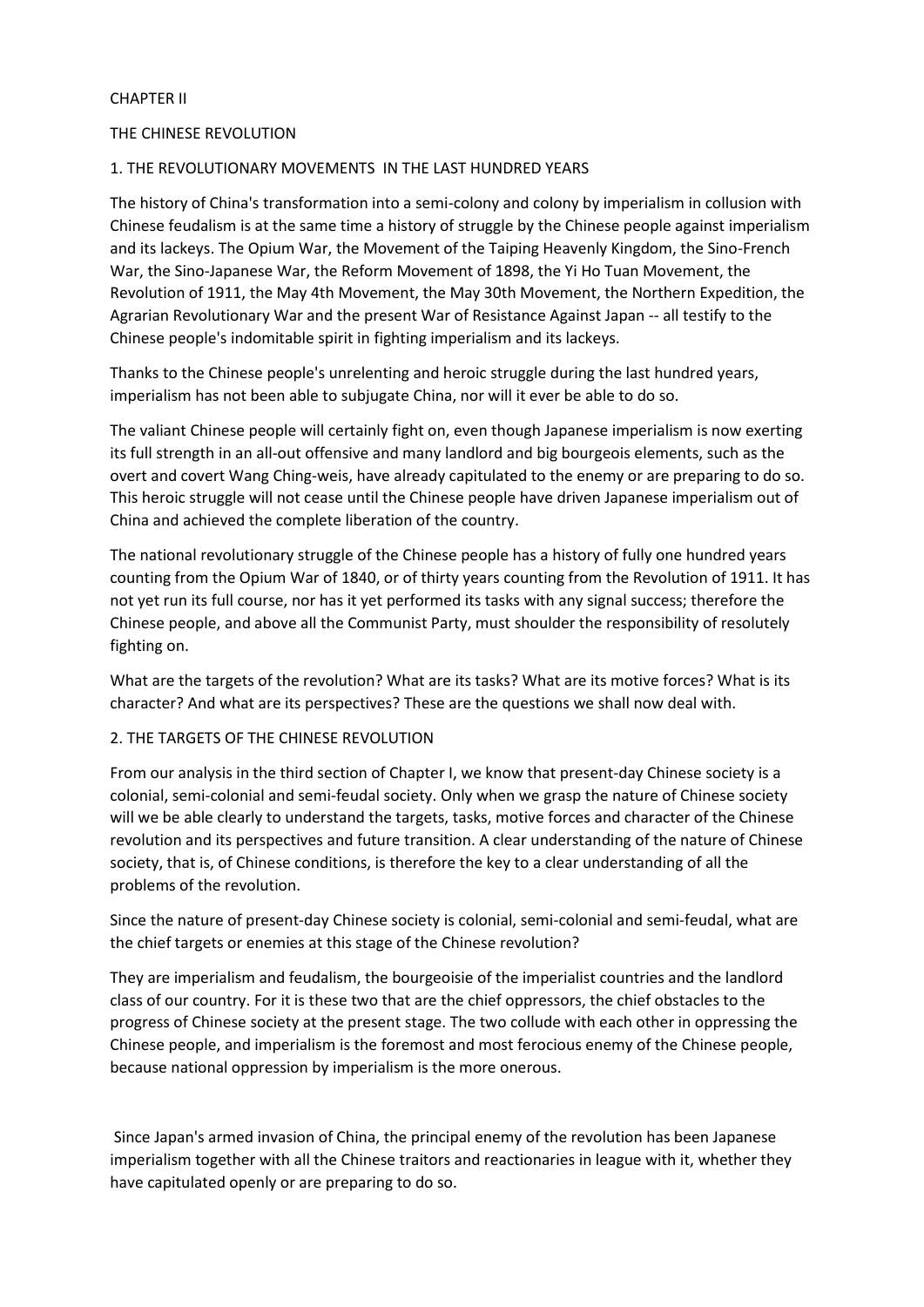The Chinese bourgeoisie, which is also a victim of imperialist oppression, once led or played a principal role in revolutionary struggles such as the Revolution of 1911, and has participated in revolutionary struggles such as the Northern Expedition and the present War of Resistance Against Japan. In the long period from 1927 to 1937, however, its upper stratum, namely, the section represented by the reactionary clique within the Kuomintang, collaborated with imperialism, formed a reactionary alliance with the landlord class, betrayed the friends who had helped it -- the Communist Party, the proletariat, the peasantry and other sections of the petty bourgeoisie – betrayed the Chinese revolution and brought about its defeat. At that time, therefore, the revolutionary people and the revolutionary political party (the Communist Party) could not but regard these bourgeois elements as one of the targets of the revolution. In the War of Resistance a section of the big landlord class and big bourgeoisie, represented by Wang Ching-wei, has turned traitor and deserted to the enemy. Consequently, the anti-Japanese people cannot but regard these big bourgeois elements who have betrayed our national interests as one of the targets of the revolution.

It is evident, then, that the enemies of the Chinese revolution are very powerful. They include not only powerful imperialists and powerful feudal forces, but also, at times, the bourgeois reactionaries who collaborate with the imperialist and feudal forces to oppose the people. Therefore, it is wrong to underestimate the strength of the enemies of the revolutionary Chinese people.

In the face of such enemies, the Chinese revolution cannot be other than protracted and ruthless. With such powerful enemies, the revolutionary forces cannot be built up and tempered into a power capable of crushing them except over a long period of time. With enemies who so ruthlessly suppress the Chinese revolution, the revolutionary forces cannot hold their own positions, let alone capture those of the enemy, unless they steel themselves and display their tenacity to the full. It is therefore wrong to think that the forces of the Chinese revolution can be built up in the twinkling of an eye, or that China's revolutionary struggle can triumph overnight.

In the face of such enemies, the principal means or form of the Chinese revolution must be armed struggle, not peaceful struggle. For our enemies have made peaceful activity impossible for the Chinese people and have deprived them of all political freedom and democratic rights. Stalin says, "In China the armed revolution is fighting the armed counter-revolution. That is one of the specific features and one of the advantages of the Chinese revolution."[22] This formulation is perfectly correct. Therefore, it is wrong to belittle armed struggle, revolutionary war, guerrilla war and army work.

In the face of such enemies, there arises the question of revolutionary base areas. Since China's key cities have long been occupied by the powerful imperialists and their reactionary Chinese allies, it is imperative for the revolutionary ranks to turn the backward villages into advanced, consolidated base areas, into great military, political, economic and cultural bastions of the revolution from which to fight their vicious enemies who are using the cities for attacks on the rural districts, and in this way gradually to achieve the complete victory of the revolution through protracted fighting; it is imperative for them to do so if they do not wish to compromise with imperialism and its lackeys but are determined to fight on, and if they intend to build up and temper their forces, and avoid decisive battles with a powerful enemy while their own strength is inadequate. Such being the case, victory in the Chinese revolution can be won first in the rural areas, and this is possible because China's economic development is uneven (her economy not being a unified capitalist economy), because her territory is extensive (which gives the revolutionary forces room to manoeuvre), because the counter-revolutionary camp is disunited and full of contradictions, and because the struggle of the peasants who are the main force in the revolution is led by the Communist Party, the party of the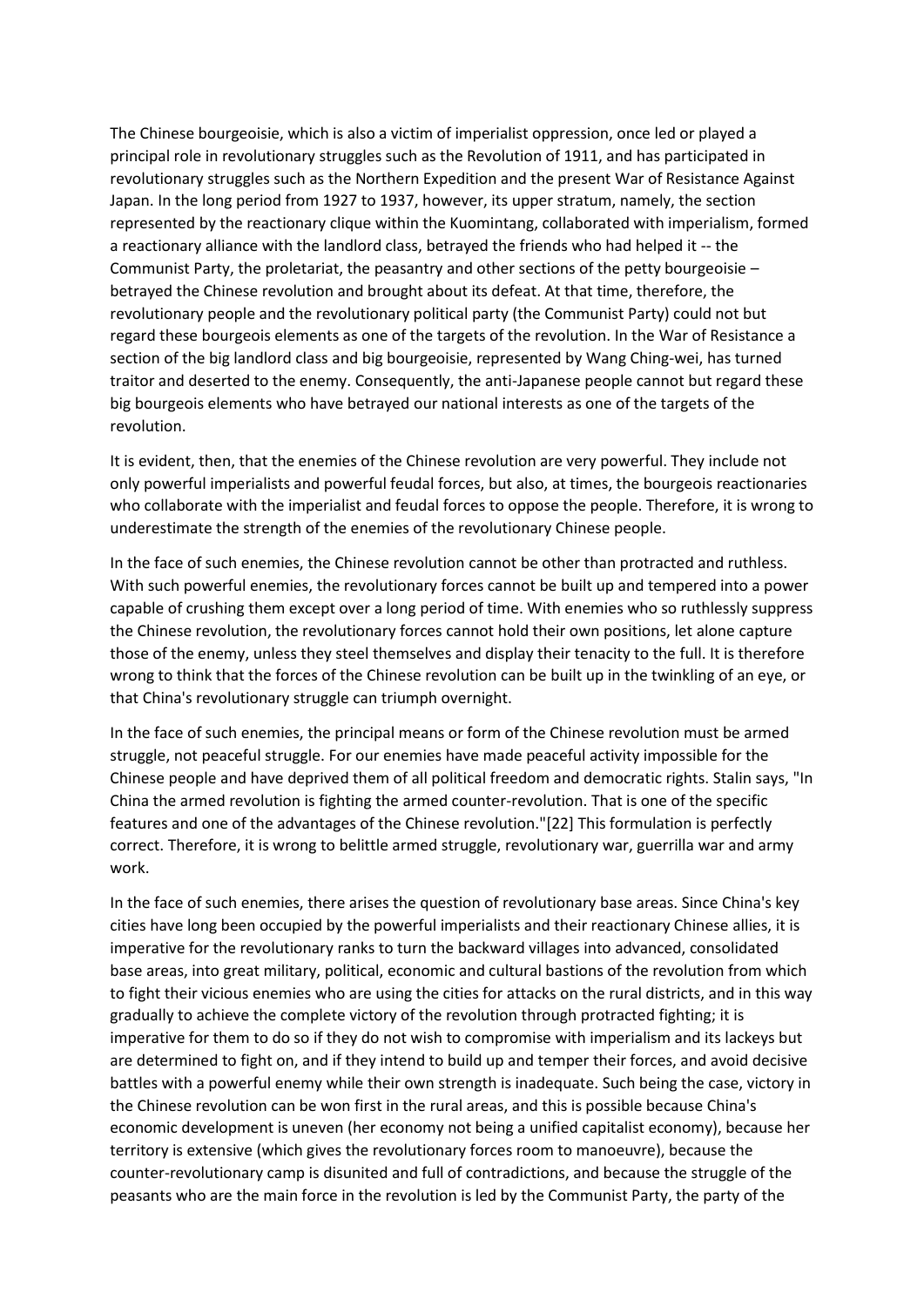proletariat; but on the other hand, these very circumstances make the revolution uneven and render the task of winning complete victory protracted and arduous. Clearly then the protracted revolutionary struggle in the revolutionary base areas consists mainly in peasant guerrilla warfare led by the Chinese Communist Party. Therefore, it is wrong to ignore the necessity of using rural districts as revolutionary base areas, to neglect painstaking work among the peasants, and to neglect guerrilla warfare.

However, stressing armed struggle does not mean abandoning other forms of struggle; on the contrary, armed struggle cannot succeed unless co-ordinated with other forms of struggle. And stressing the work in the rural base areas does not mean abandoning our work in the cities and in the other vast rural areas which are still under the enemy's rule; on the contrary, without the work in the cities and in these other rural areas, our own rural base areas would be isolated and the revolution would suffer defeat. Moreover, the final objective of the revolution is the capture of the cities, the enemy's main bases, and this objective cannot be achieved without adequate work in the cities.

It is thus clear that the revolution cannot triumph either in the rural areas or in the cities without the destruction of the enemy's army, his chief weapon against the people. Therefore, besides annihilating the enemy's troops in battle, there is the important task of disintegrating them.

It is also clear that the Communist Party must not be impetuous and adventurist in its propaganda and organizational work in the urban and rural areas which have been occupied by the enemy and dominated by the forces of reaction and darkness for a long time, but that it must have well-selected cadres working underground, must accumulate strength and bide its time there. In leading the people in struggle against the enemy, the Party must adopt the tactics of advancing step by step slowly and surely, keeping to the principle of waging struggles on just grounds, to our advantage, and with restraint, and making use of such open forms of activity as are permitted by law, decree and social custom; empty clamour and reckless action can never lead to success.

### 3. THE TASKS OF THE CHINESE REVOLUTION

Imperialism and the feudal landlord class being the chief enemies of the Chinese revolution at this stage, what are the present tasks of the revolution?

Unquestionably, the main tasks are to strike at these two enemies, to carry out a national revolution to overthrow foreign imperialist oppression and a democratic revolution to overthrow feudal landlord oppression, the primary and foremost task being the national revolution to overthrow imperialism.

These two great tasks are interrelated. Unless imperialist rule is overthrown, the rule of the feudal landlord class cannot be terminated, because imperialism is its main support. Conversely, unless help is given to the peasants in their struggle to overthrow the feudal landlord dass, it will be impossible to build powerful revolutionary contingents to overthrow imperialist rule, because the feudal landlord class is the main social base of imperialist rule in China and the peasantry is the main force in the Chinese revolution. Therefore the two fundamental tasks, the national revolution and the democratic revolution, are at once distinct and united.

In fact, the two revolutionary tasks are already linked, since the main immediate task of the national revolution is to resist the Japanese imperialist invaders and since the democratic revolution must be accomplished in order to win the war. It is wrong to regard the national revolution and the democratic revolution as two entirely different stages of the revolution.

4. THE MOTIVE FORCES OF THE CHINESE REVOLUTION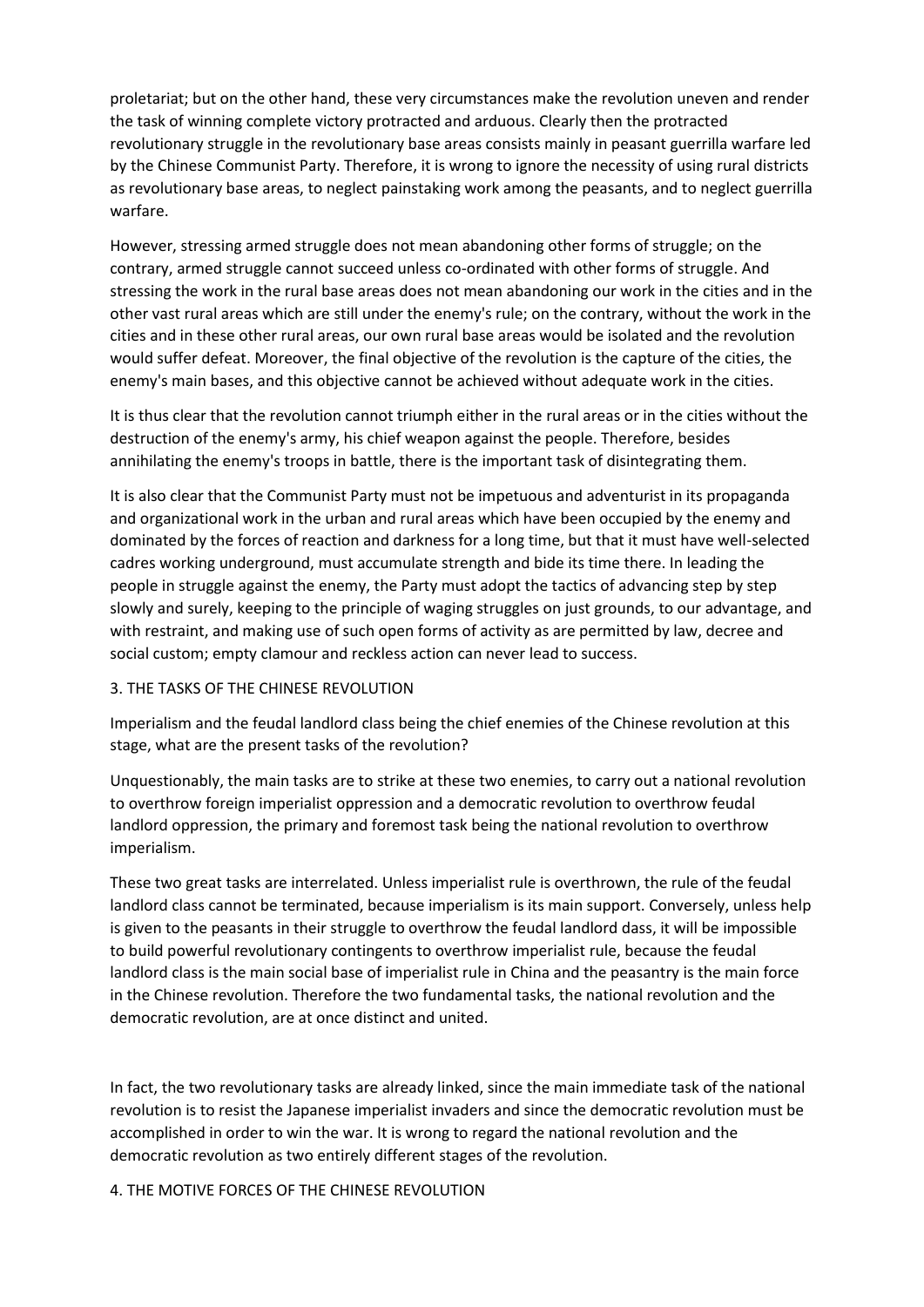Given the nature of Chinese society and the present targets and tasks of the Chinese revolution as analysed and defined above, what are the motive forces of the Chinese revolution?

Since Chinese society is colonial, semi-colonial and semi-feudal, since the targets of the revolution are mainly foreign imperialist rule and domestic feudalism, and since its tasks are to overthrow these two oppressors, which of the various classes and strata in Chinese society constitute the forces capable of fighting them? This is the question of the motive forces of the Chinese revolution at the present stage. A clear understanding of this question is indispensable to a correct solution of the problem of the basic tactics of the Chinese revolution.

What classes are there in present-day Chinese society? There are the landlord class and the bourgeoisie, the landlord class and the upper stratum of the bourgeoisie constituting the ruling classes in Chinese society. And there are the proletariat, the peasantry, and the different sections of the petty bourgeoisie other than the peasantry, all of which are still the subject classes in vast areas of China.

The attitude and the stand of these classes towards the Chinese revolution are entirely determined by their economic status in society. Thus the motive forces as well as the targets and tasks of the revolution are determined by the nature of China's socio-economic system.

Let us now analyse the different classes in Chinese society.

## 1. The Landlord Class

The landlord class forms the main social base for imperialist rule in China; it is a class which uses the feudal system to exploit and oppress the peasants, obstructs China's political, economic and cultural development and plays no progressive role whatsoever.

Therefore, the landlords, as a class, are a target and not a motive force of the revolution.

In the present War of Resistance a section of the big landlords, along with one section of the big bourgeoisie (the capitulationists), has surrendered to the Japanese aggressors and turned traitor, while another section of the big landlords, along with another section of the big bourgeoisie the diehards), is increasingly wavering even though it is still in the anti-Japanese camp. But a good many of the enlightened gentry who are middle and small landlords and who have some capitalist colouration display some enthusiasm for the war, and we should unite with them in the common fight against Japan.

### 2. The Bourgeoisie

There is a distinction between the comprador big bourgeoisie and the national bourgeoisie.

The comprador big bourgeoisie is a class which directly serves the capitalists of the imperialist countries and is nurtured by them; countless ties link it closely with the feudal forces in the countryside. Therefore, it is a target of the Chinese revolution and never in the history of the revolution has it been a motive force.

However, different sections of the comprador big bourgeoisie owe allegiance to different imperialist powers, so that when the contradictions among the latter become very acute and the revolution is directed mainly against one particular imperialist power, it becomes possible for the sections of the comprador class which serve other imperialist groupings to join the current anti-imperialist front to a certain extent and for a certain period. But they will turn against the Chinese revolution the moment their masters do.

In the present war the pro-Japanese big bourgeoisie (the capitulationists) have either surrendered or are preparing to surrender. The pro-European and pro-American big bourgeoisie (the die-hards) are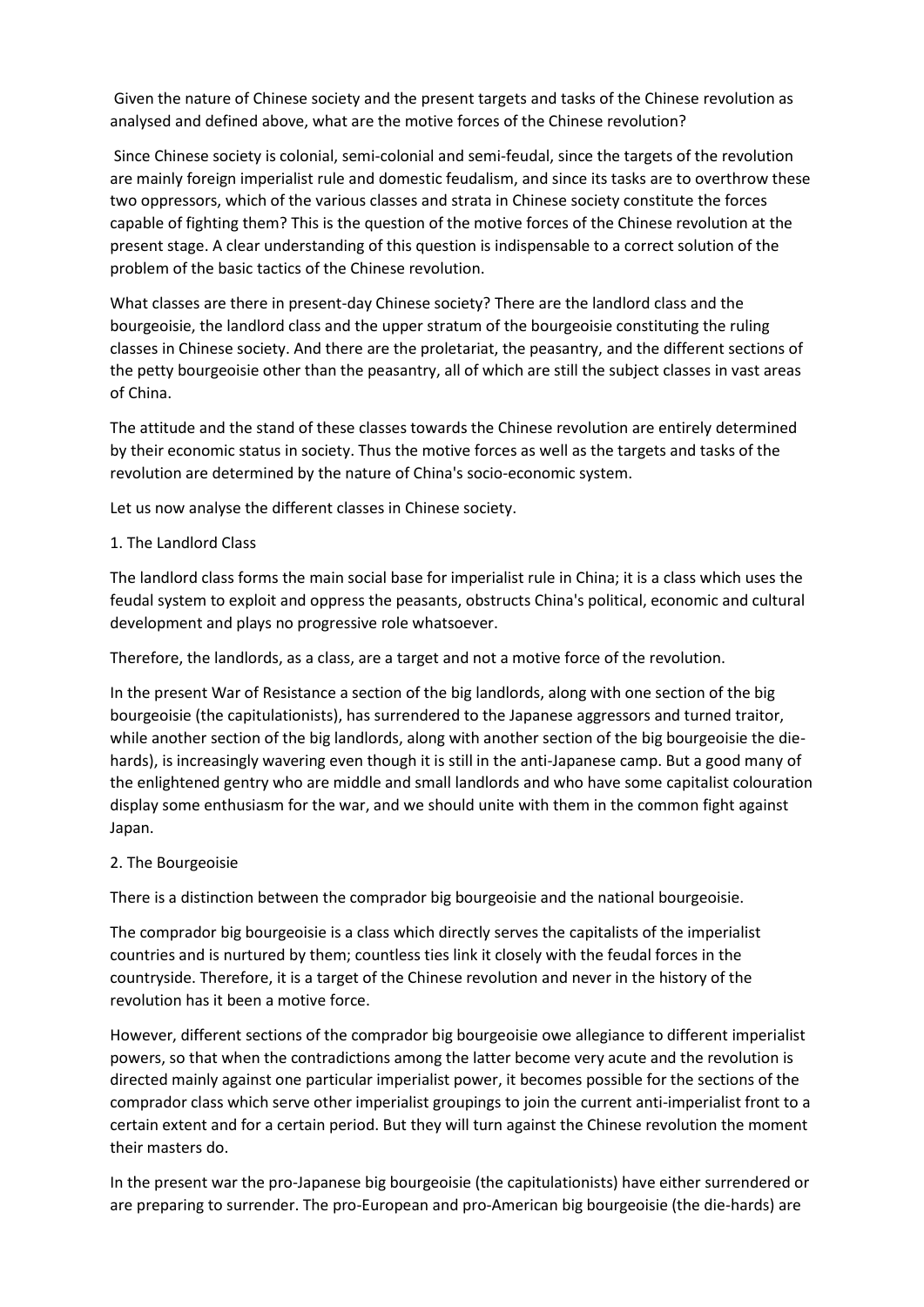wavering more and more, even though they are still in the anti-Japanese camp, and they playing the double game of simultaneously resisting Japan and opposing the Communist Party. Our policy towards the big bourgeoisie capitulationists is to treat them as enemies and resolutely strike them down. Towards the big bourgeois die-hards, we employ a revolutionary dual policy; on the one hand, we unite with them because they are still anti-Japanese and we should make use of their contradictions with Japanese imperialism, but on the other hand, we firmly struggle against them because they pursue a high-handed anti-Communist, reactionary policy detrimental to resistance and unity, both of which would be jeopardized without such a struggle.

The national bourgeoisie is a class with a dual character.

On the one hand, it is oppressed by imperialism and fettered by feudalism and consequently is in contradiction with both of them. In this respect it constitutes one of the revolutionary forces. In the course of the Chinese revolution it has displayed a certain enthusiasm for fighting imperialism and the governments of bureaucrats and warlords.

But on the other hand, it lacks the courage to oppose imperialism and feudalism thoroughly because it is economically and politically flabby and still has economic ties with imperialism and feudalism. This emerges very clearly when the people's revolutionary forces grow powerful.

It follows from the dual character of the national bourgeoisie that, at certain times and to a certain extent, it can take part in the revolution against imperialism and the governments of bureaucrats and warlords and can become a revolutionary force, but that at other times there is the danger of its following the comprador big bourgeoisie and acting as its accomplice in counter-revolution.

The national bourgeoisie in China, which is mainly the middle bourgeoisie, has never really held political power but has been restricted by the reactionary policies of the big landlord class and big bourgeoisie which are in power, although it followed them in opposing the revolution in the period from 1927 to 1931 (before the September 18th Incident). In the present war, it differs not only from the capitulationists of the big landlord class and big bourgeoisie but also from the big bourgeois diehards, and so far has been a fairly good ally of ours. Therefore, it is absolutely necessary to have a prudent policy towards the national bourgeoisie.

3. The Different Sections of the Petty Bourgeoisie Other than the Peasantry

The petty bourgeoisie, other than the peasantry, consists of the vast numbers of intellectuals, small tradesmen, handicraftsmen and professional people.

Their status somewhat resembles that of the middle peasants, they all suffer under the oppression of imperialism, feudalism and the big bourgeoisie, and they are being driven ever nearer to bankruptcy or destitution.

Hence these sections of the petty bourgeoisie constitute one of the motive forces of the revolution and are a reliable ally of the proletariat. Only under the leadership of the proletariat can they achieve their liberation.

Let us now analyse the different sections of the petty bourgeoisie other than the peasantry.

First, the intellectuals and student youth. They do not constitute a separate class or stratum. In present-day China most of them may be placed in the petty-bourgeois category, judging by their family origin, their living conditions and their political outlook. Their numbers have grown considerably during the past few decades. Apart from that section of the intellectuals which has associated itself with the imperialists and the big bourgeoisie and works for them against the people,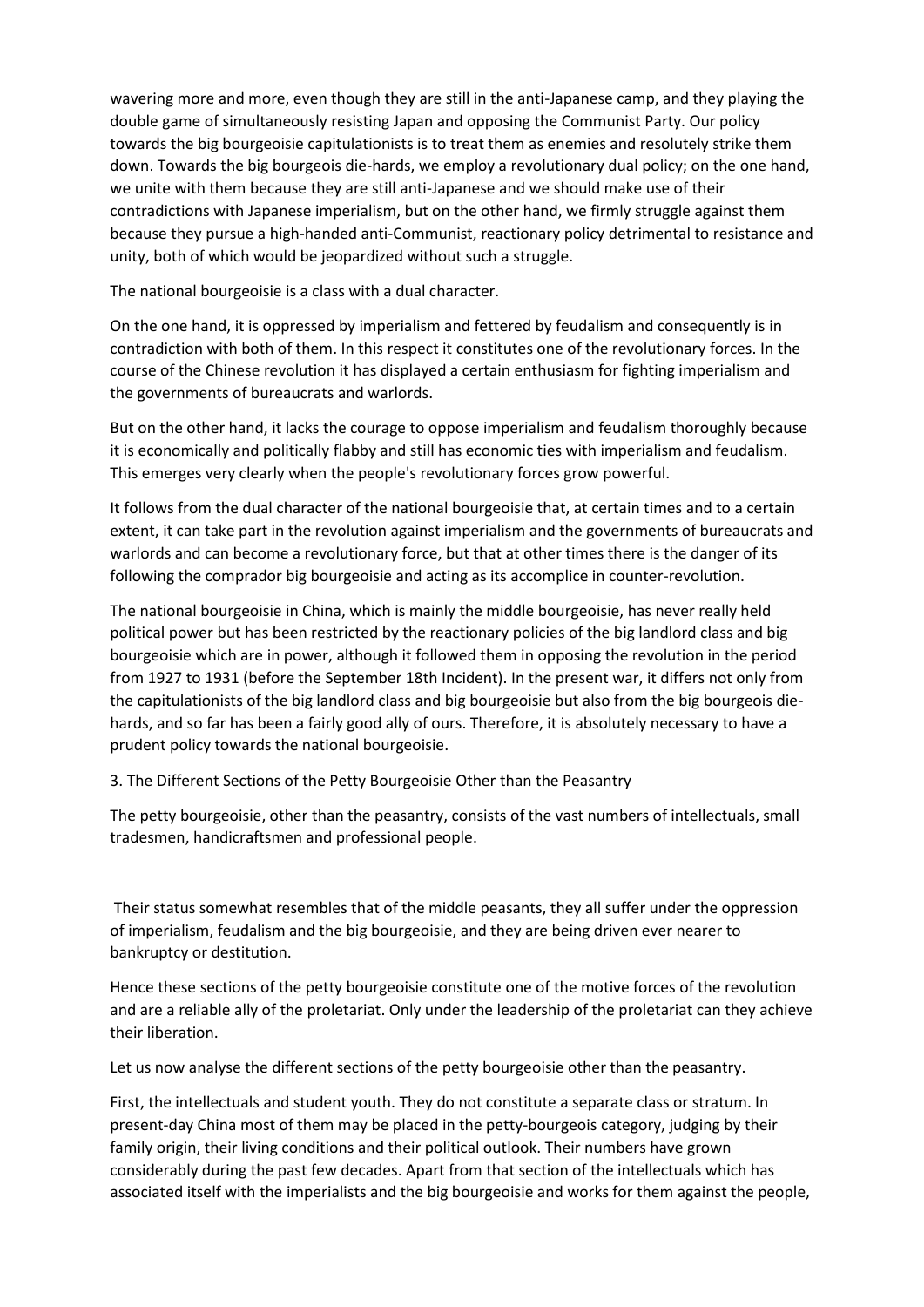most intellectuals and students are oppressed by imperialism, feudalism and the big bourgeoisie, and live in fear of unemployment or of having to discontinue their studies. Therefore, they tend to be quite revolutionary. They are more or less equipped with bourgeois scientific knowledge, have a keen political sense and often play a vanguard role or serve as a link with the masses in the present stage of the revolution. The movement of the Chinese students abroad before the revolution of 1911, the May 4th Movement of 1919, the May 30th Movement of 1925 and the December 9th Movement of 1935 are striking proofs of this. In particular, the large numbers of more or less impoverished intellectuals can join hands with the workers and peasants in supporting or participating in the revolution. In China, it was among the intellectuals and young students that Marxist-Leninist ideology was first widely disseminated and accepted. The revolutionary forces cannot be successfully organized and revolutionary work cannot be successfully conducted without the participation of revolutionary intellectuals. But the intellectuals often tend to be subjective and individualistic, impractical in their thinking and irresolute in action until they have thrown themselves heart and soul into mass revolutionary struggles, or made up their minds to serve the interests of the masses and become one with them. Hence although the mass of revolutionary intellectuals in China can play a vanguard role or serve as a link with the masses, not all of them will remain revolutionaries to the end. Some will drop out of the revolutionary ranks at critical moments and become passive, while a few may even become enemies of the revolution. The intellectuals can overcome their shortcomings only in mass struggles over a long period.

Second, the small tradesmen. Generally they run small shops and employ few or no assistants. They live under the threat of bankruptcy as a result of exploitation by imperialism, the big bourgeoisie and the usurers.

Third, the handicraftsmen. They are very numerous. They possess their own means of production and hire no workers, or only one or two apprentices or helpers. Their position is similar to that of the middle peasants.

Fourth, professional people. They include doctors and men of other professions. They do not exploit other people, or do so only to a slight degree. Their position is similar to that of the handicraftsmen.

These sections of the petty bourgeoisie make up a vast multitude of people whom we must win over and whose interests we must protect because in general they can support or join the revolution and are good allies. Their weakness is that some of them are easily influenced by the bourgeoisie; consequently, we must carry on revolutionary propaganda and organizational work among them.

#### 4. The Peasantry

The peasantry constitutes approximately 80 per cent of China's total population and is the main force in her national economy today.

A sharp process of polarization is taking place among the peasantry.

First, the rich peasants: They form about 5 per cent of the rural population (or about 10 per cent together with the landlords) and constitute the rural bourgeoisie. Most of the rich peasants in China are semi-feudal in character, since they let a part of their land, practise usury and ruthlessly exploit the farm labourers. But they generally engage in labour themselves and in this sense are part of the peasantry. The rich-peasant form of production will remain useful for a definite period. Generally speaking, they might make some contribution to the anti-imperialist struggle of the peasant masses and stay neutral in the agrarian revolutionary struggle against the landlords. Therefore we should not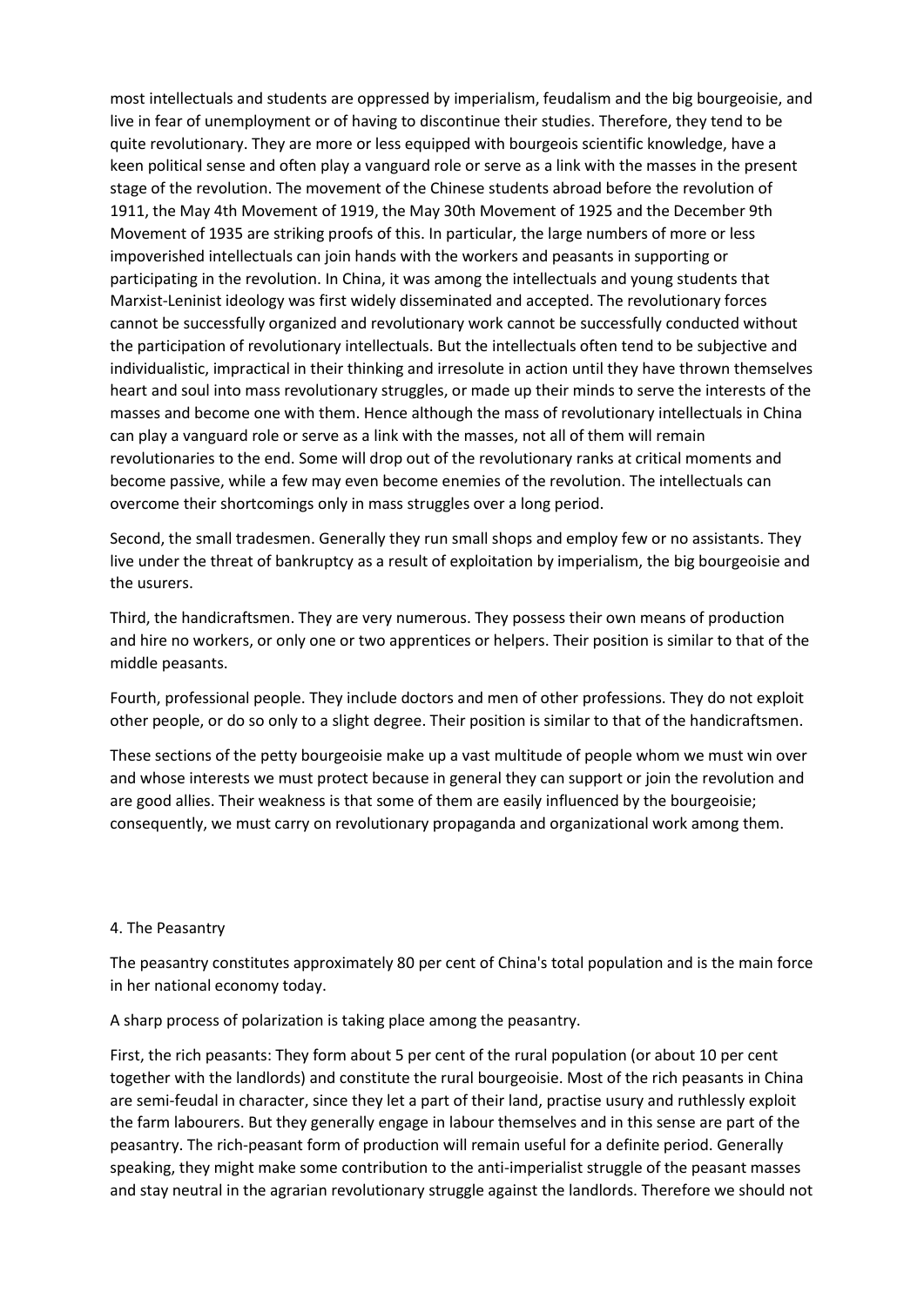regard the rich peasants as belonging to the same class as the landlords and should not prematurely adopt a policy of liquidating the rich peasantry.

Second, the middle peasantry. They form about 20 per cent of China's rural population. They are economically self-supporting (they may have something to lay aside when the crops are good, and occasionally hire some labour or lend small sums of money at interest); and generally they do not exploit others but are exploited by imperialism, the landlord class and the bourgeoisie. They have no political rights. Some of them do not have enough land, and only a section (the well-to-do middle peasants) have some surplus land. Not only can the middle peasants join the anti-imperialist revolution and the Agrarian Revolution, but they can also accept socialism. Therefore the whole middle peasantry can be a reliable ally of the proletariat and is an important motive force of the revolution. The positive or negative attitude of the middle peasants is one of the factors determining victory or defeat in the revolution, and this is especially true after the agrarian revolution when they become the majority of the rural population.

Third, the poor peasants. The poor peasants in China, together with farm labourers, form about 70 per cent of the rural population. They are the broad peasant masses with no land or insufficient land, the semi-proletariat of the countryside, the biggest motive force of the Chinese revolution, the natural and most reliable ally of the proletariat and the main contingent of China's revolutionary forces. Only under the leadership of the proletariat can the poor and middle peasants achieve their liberation, and only by forming a firm alliance with the poor and middle peasants can the proletariat lead the revolution to victory. Otherwise neither is possible. The term "peasantry" refers mainly to the poor and middle peasants.

## 5. The Proletariat

Among the Chinese proletariat, the modern industrial workers number from 2,500,000 to 3,000,000 the workers in small-scale industry and in handicrafts and the shop assistants in the cities total about 12,000,000, and in addition there are great numbers of rural proletarians (the farm labourers) and other property less people in the cities and the countryside.

In addition to the basic qualities it shares with the proletariat everywhere -- its association with the most advanced form of economy, its strong sense of organization and discipline and its lack of private means of production -- the Chinese proletariat has many other outstanding qualities.

### What are they?

First, the Chinese proletariat is more resolute and thoroughgoing in revolutionary struggle than any other class because it is subjected to a threefold oppression (imperialist, bourgeois and feudal) which is marked by a severity and cruelty seldom found in other countries. Since there is no economic basis for social reformism in colonial and semi-colonial China as there is in Europe, the whole proletariat, with the exception of a few scabs, is most revolutionary.

Secondly, from the moment it appeared on the revolutionary scene, the Chinese proletariat came under the leadership of its own revolutionary party -- the Communist Party of China -- and became the most politically conscious class in Chinese society.

Thirdly, because the Chinese proletariat by origin is largely made up of bankrupted peasants, it has natural ties with the peasant masses which facilitates its forming a close alliance with them.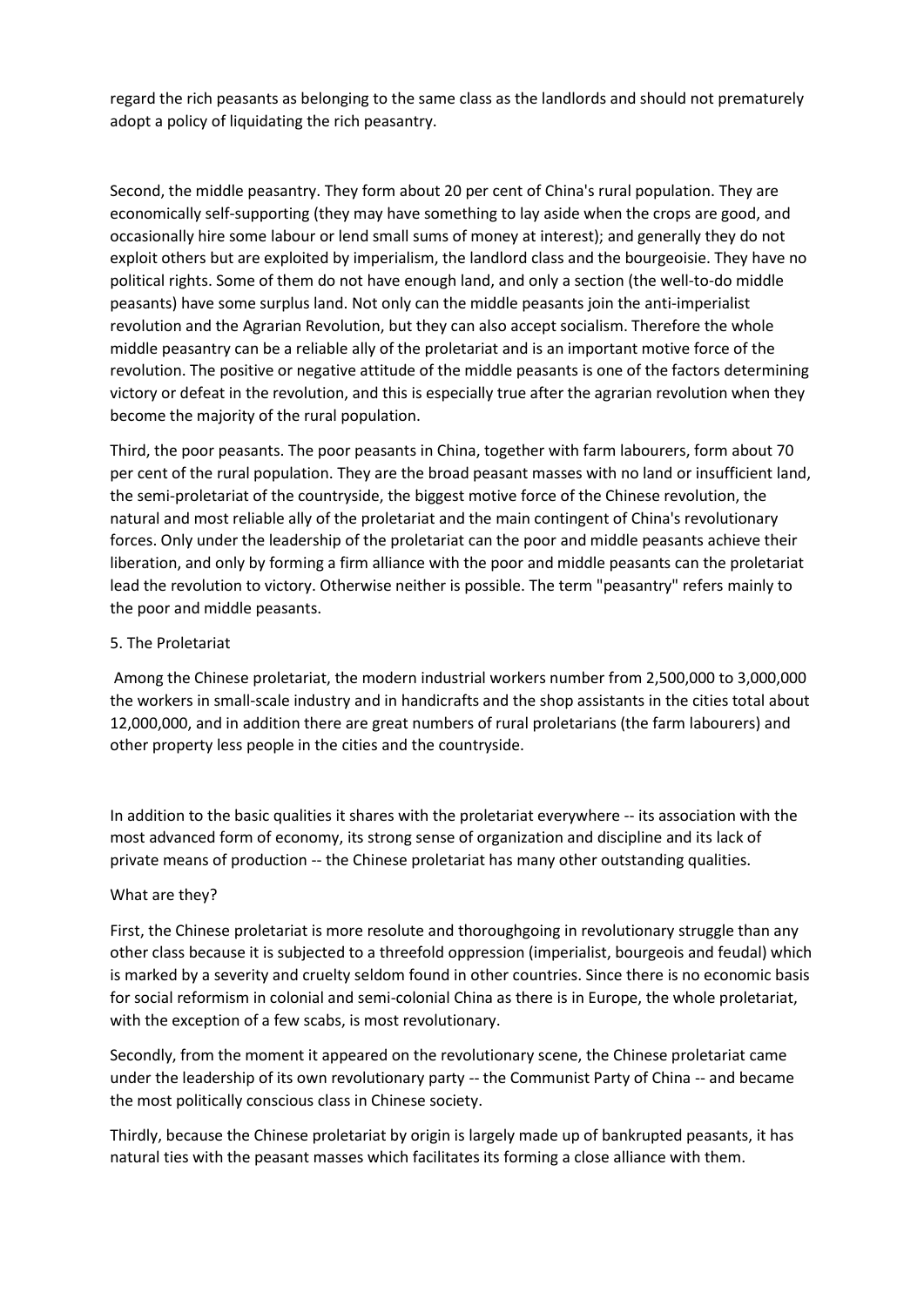Therefore, in spite of certain unavoidable weaknesses, for instance, its smallness (as compared with the peasantry), its youth (as compared with the proletariat in the capitalist countries) and its low educational level (as compared with the bourgeoisie), the Chinese proletariat is nonetheless the basic motive force of the Chinese revolution. Unless it is led by the proletariat, the Chinese revolution cannot possibly succeed. To take an example from the past, the Revolution of 1911 miscarried because the proletariat did not consciously participate in it and the Communist Party was not yet in existence. More recently, the revolution of 1924-27 achieved great success for a time because the proletariat consciously participated and exercised leadership and the Communist Party was already in existence; it ended in defeat because the big bourgeoisie betrayed its alliance with the proletariat and abandoned the common revolutionary programme, and also because the Chinese proletariat and its political party did not yet have enough revolutionary experience. Now take the present anti-Japanese war -- because the proletariat and the Communist Party are exercising leadership in the Anti-Japanese National United Front, the whole nation has been united and the great War of Resistance has been launched and is being resolutely pursued.

The Chinese proletariat should understand that although it is the class with the highest political consciousness and sense of organization, it cannot win victory by its own strength alone. In order to win, it must unite, according to varying circumstances, with all classes and strata that can take part in the revolution, and must organize a revolutionary united front. Among all the classes in Chinese society, the peasantry is a firm ally of the working class, the urban petty bourgeoisie is a reliable ally, and the national bourgeoisie is an ally in certain periods and to a certain extent. This is one of the fundamental laws established by China's modern revolutionary history.

## 6. The Vagrants

China's status as a colony and semi-colony has given rise to a multitude of rural and urban unemployed. Denied proper means of making a living, many of them are forced to resort to illegitimate ones, hence the robbers, gangsters, beggars and prostitutes and the numerous people who live on superstitious practices. This social stratum is unstable; while some are apt to be bought over by the reactionary forces, others may join the revolution. These people lack constructive qualities and are given to destruction rather than construction; after joining the revolution, they become a source of roving-rebel and anarchist ideology in the revolutionary ranks. Therefore, we should know how to remould them and guard against their destructiveness.

The above is our analysis of the motive forces of the Chinese revolution.

# 5. THE CHARACTER OF THE CHINESE REVOLUTION

We have now gained an understanding of the nature of Chinese society, i.e., of the specific conditions in China; this understanding is the essential prerequisite for solving all China's revolutionary problems. We are also clear about the targets, the tasks and the motive forces of the Chinese revolution; these are basic issues at the present stage of the revolution and arise from the special nature of Chinese society, i.e., from China's specific conditions. Understanding all this, we can now understand another basic issue of the revolution at the present stage, i.e., the character of the Chinese revolution.

What, indeed, is the character of the Chinese revolution at the present stage? Is it a bourgeoisdemocratic or a proletarian-socialist revolution? Obviously, it is not the latter but the former.

Since Chinese society is colonial, semi-colonial and semi-feudal, since the principal enemies of the Chinese revolution are imperialism and feudalism, since the tasks of the revolution are to overthrow these two enemies by means of a national and democratic revolution in which the bourgeoisie sometimes takes part, and since the edge of the revolution is directed against imperialism and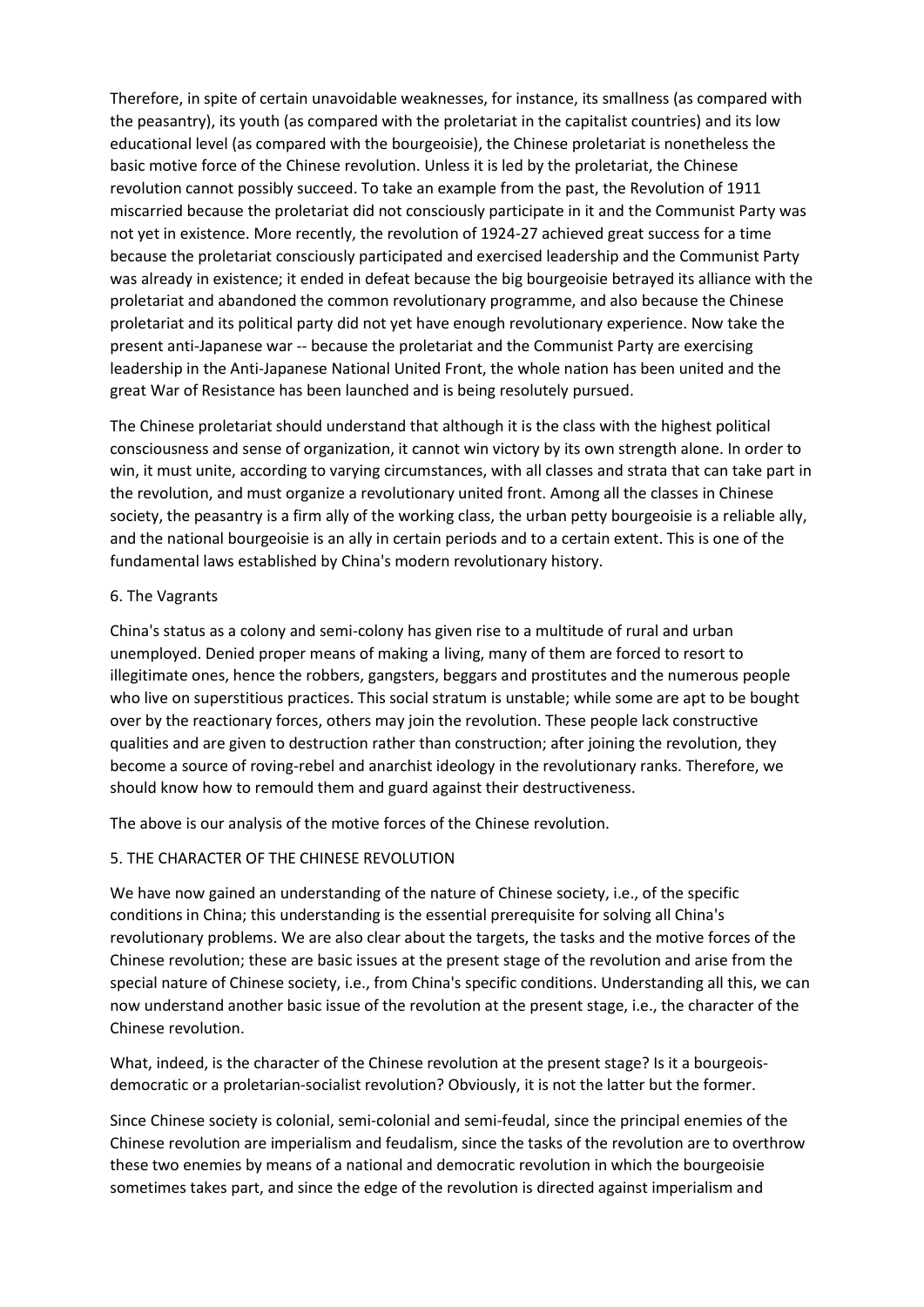feudalism and not against capitalism and capitalist private property in general even if the big bourgeoisie betrays the revolution and becomes its enemy -- since all this is true, the character of the Chinese revolution at the present stage is not proletarian-socialist but bourgeois-democratic.[23]

However, in present-day China the bourgeois-democratic revolution is no longer of the old general type, which is now obsolete, but one of a new special type. We call this type the new-democratic revolution and it is developing in all other colonial and semi-colonial countries as well as in China. The new-democratic revolution is part of the world proletarian-socialist revolution, for it resolutely opposes imperialism, i.e., international capitalism. Politically, it strives for the joint dictatorship of the revolutionary classes over the imperialists, traitors and reactionaries, and opposes the transformation of Chinese society into a society under bourgeois dictatorship. Economically, it aims at the nationalization of all the big enterprises and capital of the imperialists, traitors and reactionaries, and the distribution among the peasants of the land held by the landlords, while preserving private capitalist enterprise in general and not eliminating the rich-peasant economy. Thus, the new type of democratic revolution clears the way for capitalism on the one hand and creates the prerequisites for socialism on the other. The present stage of the Chinese revolution is a stage of transition between the abolition of the colonial, semi-colonial and semi-feudal society and the establishment of a socialist society, i.e., it is a process of new-democratic revolution. This process, begun only after the First World War and the Russian October Revolution, started in China with the May 4th Movement of 1919. A new democratic revolution is an anti-imperialist and antifeudal revolution of the broad masses of the people under the leadership of the proletariat. Chinese society can advance to socialism only through such a revolution; there is no other way.

The new-democratic revolution is vastly different from the democratic revolutions of Europe and America in that it results not in a dictatorship of the bourgeoisie but in a dictatorship of the united front of all the revolutionary classes under the leadership of the proletariat. In the present War of Resistance, the anti-Japanese democratic political power established in the base areas which are under the leadership of the Communist Party is the political power of the Anti-Japanese National United Front; this is neither a bourgeois nor a proletarian one-class dictatorship, but a joint dictatorship of the revolutionary classes under the leadership of the proletariat. All who stand for resistance to Japan and for democracy are entitled to share in this political power, regardless of their party affiliation.

The new-democratic revolution also differs from a socialist revolution in that it overthrows the rule of the imperialists, traitors and reactionaries in China but does not destroy any section of capitalism which is capable of contributing to the anti-imperialist, anti-feudal struggle.

The new-democratic revolution is basically in line with the revolution envisaged in the Three People's Principles as advocated by

Dr. Sun Yat-sen in 1924. In the Manifesto of the First National Congress of the Kuomintang issued in that year, Dr. Sun stated: The so-called democratic system in modern states is usually monopolized by the bourgeoisie and has become simply an instrument for oppressing the common people. On the other hand, the Kuomintang's Principle of Democracy means a democratic system shared by all the common people and not privately owned by the few.

He added: Enterprises, such as banks, railways and airlines, whether Chinese-owned or foreignowned, which are either monopolistic in character or too big for private management, shall be operated and administrated by the state, so that private capital cannot dominate the livelihood of the people: this is the main principle of the regulation of capital.

And again in his Testament, Dr. Sun pointed out the fundamental principle for domestic and foreign policy: "We must arouse the masses of the people and unite in a common struggle with those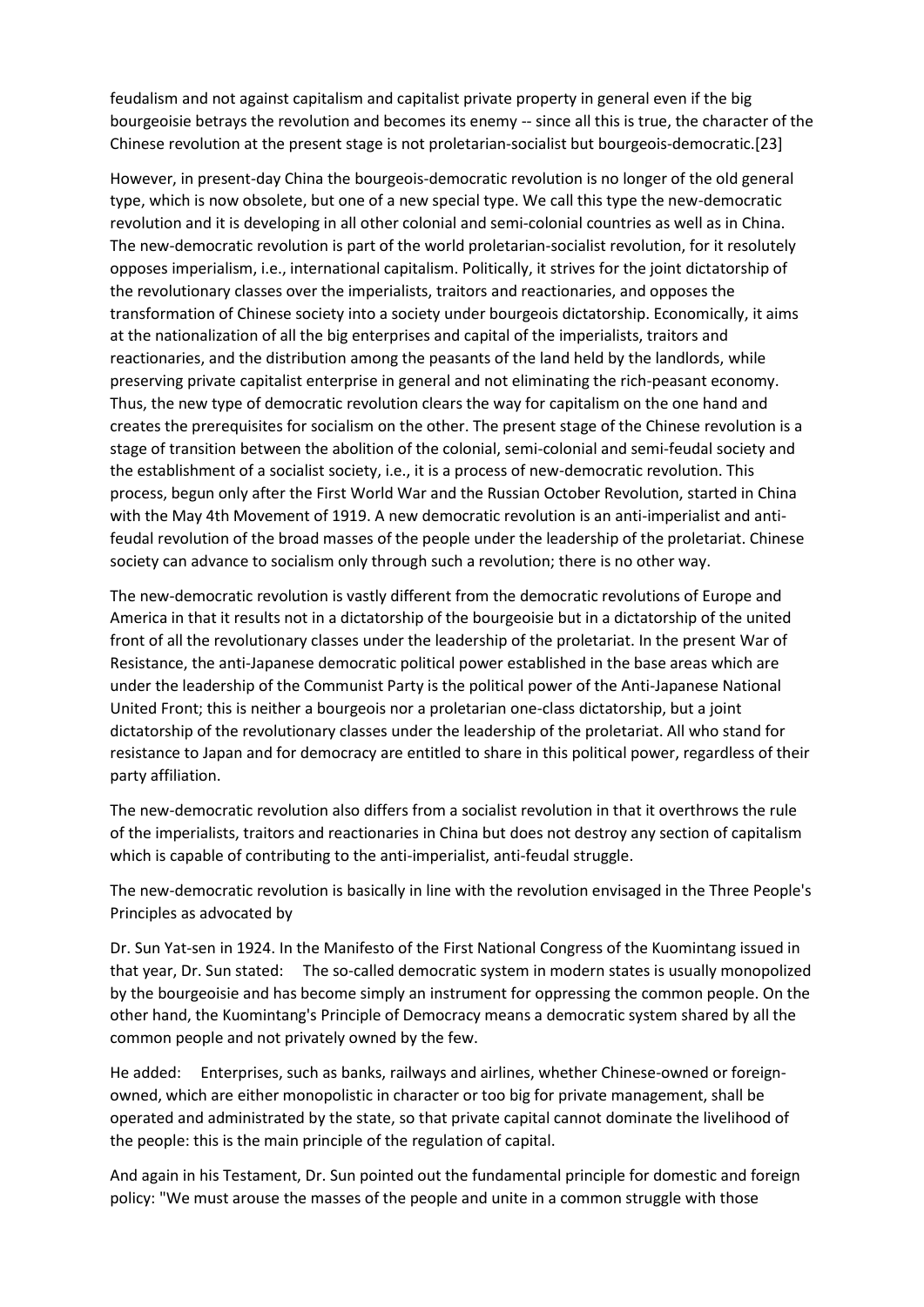nations of the world which treat us as equals." The Three People's Principles of the old democracy, which were adapted to the old international and domestic conditions, were thus reshaped into the Three People's Principles of New Democracy, which are adapted to the new international and domestic conditions. The Communist Party of China was referring to the latter kind of Three People's Principles and to no other when, in its Manifesto of September 22, 1937, it declared that "the Three People's Principles being what China needs today, our Party is ready to fight for their complete realization". These Three People's Principles embody Dr. Sun Yat-sen's Three Great Policies -- alliance with Russia, co-operation with the Communist Party and assistance to the peasants and workers. In the new international and domestic conditions, any kind of Three People's Principles which departs from the Three Great Policies is not revolutionary. (Here we shall not deal with the fact that, while communism and the Three People's Principles agree on the basic political programme for the democratic revolution, they differ in all other respects.)

Thus, the role of the proletariat, the peasantry and the other sections of the petty bourgeoisie in China's bourgeois-democratic revolution cannot be ignored, either in the alignment of forces for the struggle (that is, in the united front) or in the organization of state power. Anyone who tries to bypass these classes will certainly be unable to solve the problem of the destiny of the Chinese nation or indeed any of China's problems. The Chinese revolution at the present stage must strive to create a democratic republic in which the workers, the peasants and the other sections of the petty bourgeoisie all occupy a definite position and play a definite role. In other words, it must be a democratic republic based on a revolutionary alliance of the workers, peasants, urban petty bourgeoisie and all others who are against imperialism and feudalism. Only under the leadership of the proletariat can such a republic be completely realized.

# 6. THE PERSPECTIVES OF THE CHINESE REVOLUTION

Now that the basic issues -- the nature of Chinese society and the targets, tasks, motive forces and character of the Chinese revolution at the present stage -- have been clarified, it is easy to see its perspectives, that is, to understand the relation between the bourgeois-democratic and the proletarian-socialist revolution, or between the present and future stages of the Chinese revolution.

There can be no doubt that the ultimate perspective of the Chinese revolution is not capitalism but socialism and communism, since China's bourgeois-democratic revolution at the present stage is not of the old general type but is a democratic revolution of a new special type -- a new-democratic revolution -- and since it is taking place in the new international environment of the Nineteen Thirties and Forties characterized by the rise of socialism and the decline of capitalism, in the period of the Second World War and the era of revolution.

However, it is not at all surprising but entirely to be expected that a capitalist economy will develop to a certain extent within Chinese society with the sweeping away of the obstacles to the development of capitalism after the victory of the revolution, since the purpose of the Chinese revolution at the present stage is to change the existing colonial, semi-colonial and semi-feudal state of society, i.e., to strive for the completion of the new-democratic revolution. A certain degree of capitalist development will be an inevitable result of the victory of the democratic revolution in economically backward China. But that will be only one aspect of the outcome of the Chinese revolution and not the whole picture. The whole picture will show the development of socialist as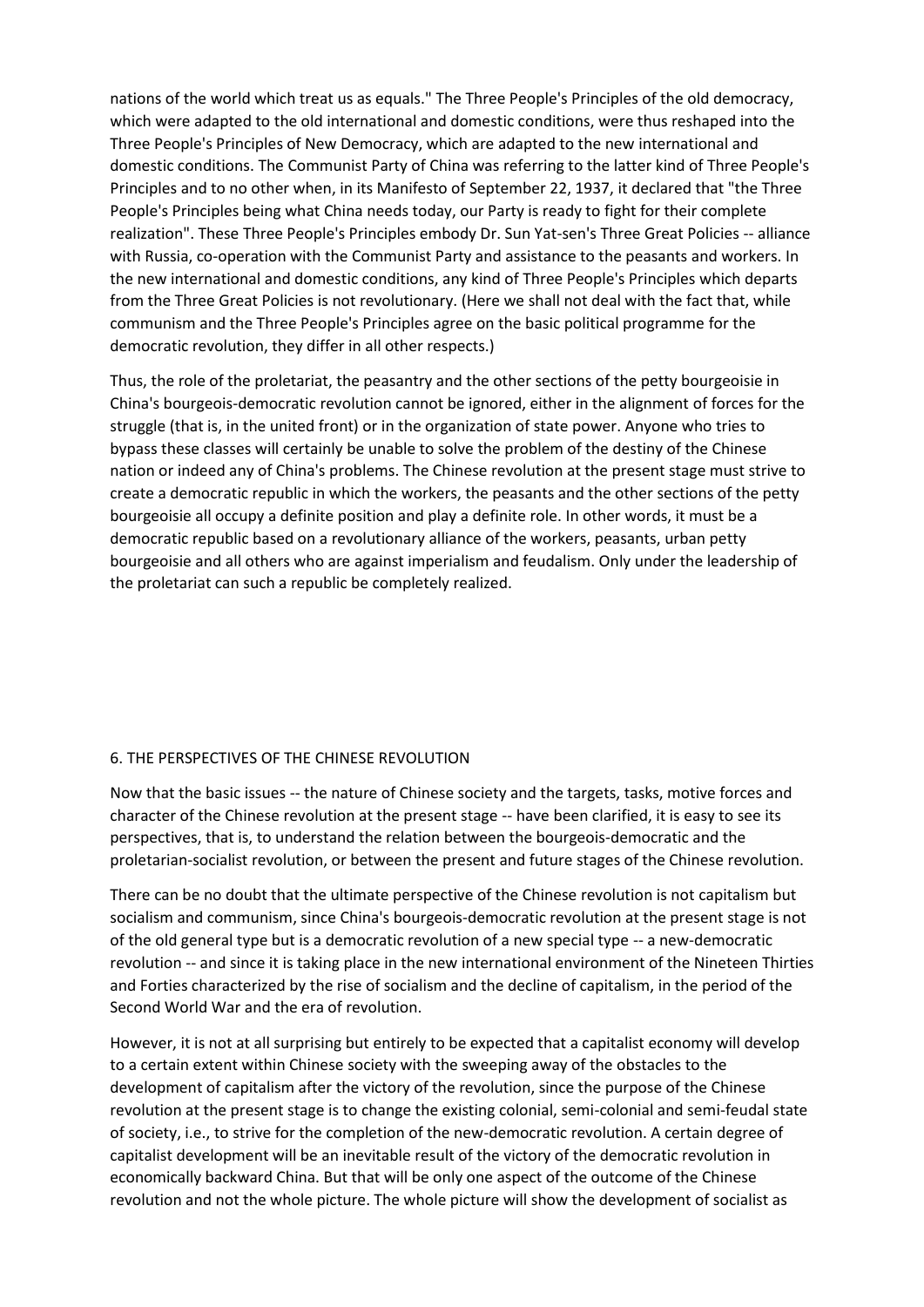well as capitalist factors. What will the socialist factors be? The increasing relative importance of the proletariat and the Communist Party among the political forces in the country; leadership by the proletariat and the Communist Party which the peasantry, intelligentsia and the urban petty bourgeoisie already accept or are likely to accept; and the state sector of the economy owned by the democratic republic, and the co-operative sector of the economy owned by the working people. All these will be socialist factors. With the addition of a favourable international environment, these factors render it highly probable that China's bourgeois-democratic revolution will ultimately avoid a capitalist future and enjoy a socialist future.

## 7. THE TWOFOLD TASK OF THE CHINESE REVOLUTION AND THE CHINESE COMMUNIST PARTY

Summing up the foregoing sections of this chapter, we can see that the Chinese revolution taken as a whole involves a twofold task. That is to say, it embraces both the bourgeois-democratic revolution (the new-democratic revolution) and the proletarian-socialist revolution, i.e., both the present and future stages of the revolution. The leadership in this twofold revolutionary task devolves on the Chinese Communist Party, the party of the proletariat, without whose leadership no revolution can succeed.

To complete China's bourgeois-democratic revolution (the new democratic revolution) and to transform it into a socialist revolution when all the necessary conditions are ripe such is the sum total of the great and glorious revolutionary task of the Chinese Communist Party. Every Party member must strive for its accomplishment and must under no circumstances give up halfway. Some immature Communists think that our task is confined to the present democratic revolution and does not include the future socialist revolution, or that the present revolution or the Agrarian Revolution is actually a socialist revolution. It must be emphatically pointed out that these views are wrong. Every Communist ought to know that, taken as a whole, the Chinese revolutionary movement led by the Communist Party embraces the two stages, i.e., the democratic and the socialist revolutions, which are two essentially different revolutionary processes, and that the second process can be carried through only after the first has been completed. The democratic revolution is the necessary preparation for the socialist revolution, and the socialist revolution is the inevitable sequel to the democratic revolution. The ultimate aim for which all communists strive is to bring about a socialist and communist society. A clear understanding of both the differences and the interconnections between the democratic and the socialist revolutions is indispensable to correct leadership in the Chinese revolution.

Except for the Communist Party, no political party (bourgeois or petty-bourgeois) is equal to the task of leading China's two great revolutions, the democratic and the socialist revolutions, to complete fulfilment. From the very day of its birth, the Communist Party has taken this twofold task on its own shoulders and for eighteen years has fought strenuously for its accomplishment.

It is a task at once glorious and arduous. And it cannot be accomplished without a bolshevized Chinese Communist Party which is national in scale and has a broad mass character, a party fully consolidated ideologically, politically and organizationally. Therefore every Communist has the duty of playing an active part in building up such a Communist Party.

### **NOTES**

 [1] With reference to the invention of the compass, the magnetic power of the loadstone was mentioned as early as the 3rd century B.C by Lu Pu-wei in his Almanac, and at the beginning of the 1st century A.D., Wang Chung, the materialist philosopher, observed in his Lun Heng that the loadstone points to the south, which indicates that magnetic polarity was known by then. Works of travel written at the beginning of the 12th century show that the compass was already in general use among Chinese navigators at that time. [p.306]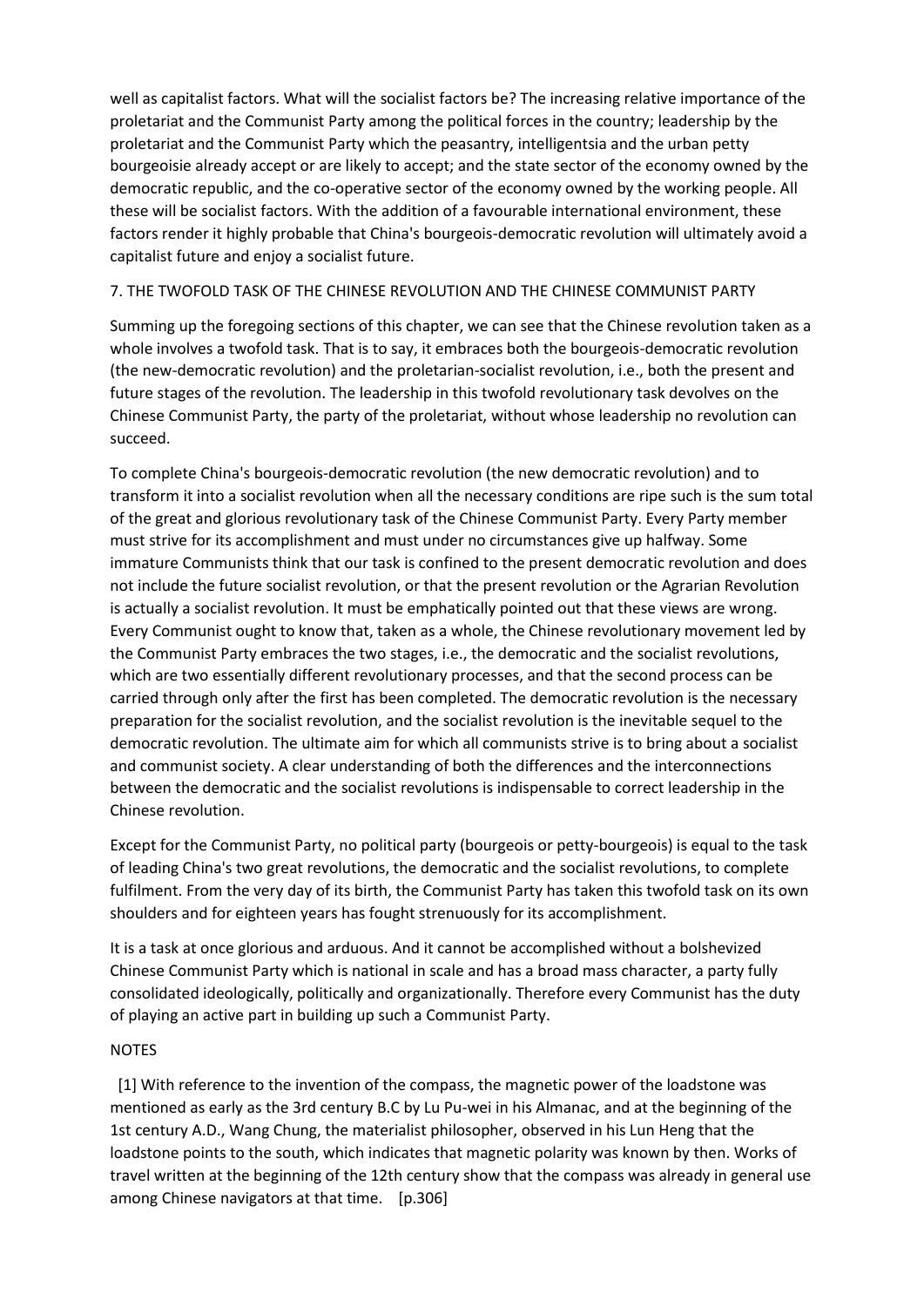[2] It is recorded in ancient documents that Tsai Lun, a eunuch of the Eastern Han Dynasq (A.D. 25- 220), invented paper, which he had made from bark, hemp, rags and worn-out fishing nets. In A.D. 105 (the last year of the reign of Emperor Ho Ti), Tsai Lun presented his invention to the emperor, and subsequently this method of making paper from plant fibre gradually spread in China. [p.306]

[3] Block-printing was invented about A.D. 600, in the Sui Dynasty. [p.306]

[4] Movable type was invented by Pi Sheng in the Sung Dynasty between 1041 and 1048. [p.306]

 [5] According to tradition, gunpowder was invented in China in the 9th century and by the 11 century it was already in use for firing cannon. [p.306]

 [6] Chen Sheng, Wu Kuang, Hsiang Yu and Liu Pang were leaders of the first great peasant uprising in the Chin Dynasty. In 209 B.C. Chen Sheng and Wu Kuang, who were among nine hundred conscripts on their way to take up garrison duty at a frontier post, organized a revolt in Chihsien County (now Suhsien County in Anhwei Province) against the tyranny of the Chin Dynasty. Hsiang Yu and Liu Pang were the most prominent of those who rose in response to this armed uprising all over the country. Hsiang Yu's army annihilated the main forces of Chin, and Liu Pang's troops took Chin's capital. In the ensuing struggle between Liu Pang and Hsiang Yu, Liu Pang defeated Hsiang Yu and founded the Han Dynasty. [p.308]

 [7] The Hsinshih, the Pinglin, the Red Eyebrows and the Bronze Horses are the names of peasant uprisings in the latter years of the Western Han Dynasty when peasant unrest was widespread. In A.D. 8, Wang Mang overthrew the reigning dynasty, ascended the throne and introduced a few reforms to stave off the peasant unrest. But the starving masses in Hsinshih (in what is now Chingshan County in Hupeh) and Pinglin (in what is now Suihsien County in Hupeh) rose in revolt. The Bronze Horses and the Red Eyebrows were the peasant forces which revolted during his reign in what are now central Hopei and central Shantung Provinces. The Red Eyebrows, the largest of the peasant forces, were so named because the soldiers painted their eyebrows red. [p.308]

 [8] The Yellow Turbans, a peasant force which tevolted in A.D. 184, were named after their headgear. [p.308]

 [9] Li Mi and Tou Chien-teh were leaders of great peasant uprisings against the Sui Dynasty in Honan and Hopei respectively at the opening of the 7th century. [p.308]

 [10] Wang Hsien-chih organized an uprising in Shantung in A.D. 874. In the following year Huang Chao organized an uprising to support him. [p.308]

 [11] Sung Chiang and Pang La were famous leaders of peasant uprisings early in the 12th century; Sung Chiang was active along the borders between Shantung, Hopei, Honan and Kiangsu, while Fang La was active in Chekiang and Anhwei. [p.308]

 [12] In 1351, the people in many parts of the country rose in revolt against the rule of the Yuan (Mongol) Dynasty. In 1352, Chu Yuan-chang joined the rebel forces led by Kuo Tzu-hsing and became their commander upon the latter's death. In 1368, he finally succeeded in overthrowing the rule of the Mongol Dynasty, which had been tottering under the attacks of the people's forces, and founded the Ming Dynasty. [p.308]

 [13] Li Tzu-cheng, also called King Chuang (the Dare-AII King), native of Michih, northern Shensi, was the leader of a peasant revolt which led to the overthrow of the Ming Dynasty. The revolt first started in northern Shensi in 1628. Li joined the forces led by Kao Ying-hsiang and ceampaigned through Honan and Anhwei and back to Shensi. After Kao's death in 1636, Li succeeded him,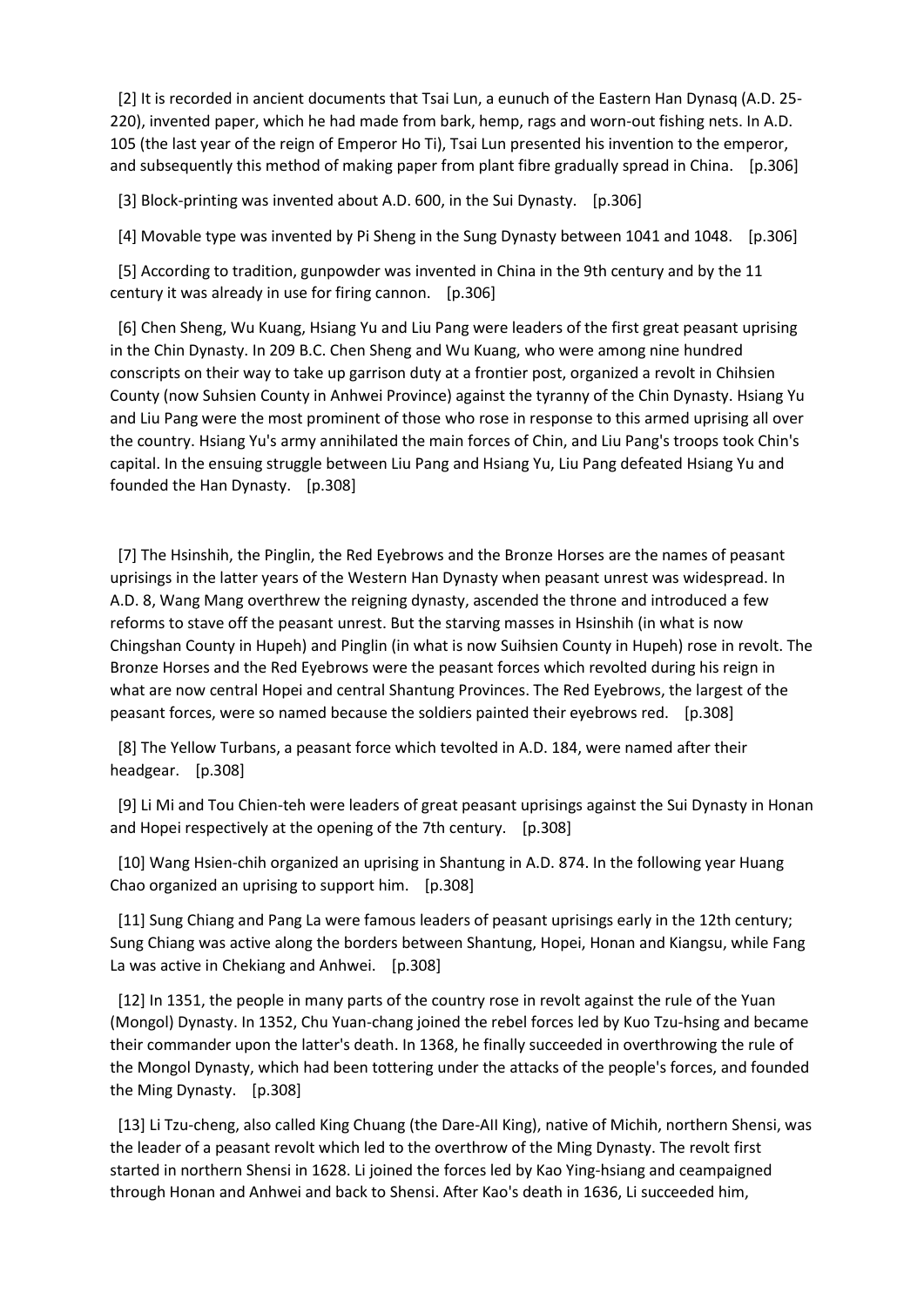becoming King Chuang, and campaigned in and out of the provinces of Shensi, Szechuan, Honan and Hupeh. Finally he captured the imperial capital of Peking in 1644, whereupon the last Ming emperor committed suicide. The chief slogan he spread among the masses was "Support King Chuang, and pay no grain taxes". Another slogan of his to enforce discipline among his men ran: "Any murder means the killing of my father, any rape means the violation of my mother." Thus he won the support of the masses and his movement became the main current of the peasant revolts raging all over the country. As he, too, roamed about without ever establishing relatively consolidated base areas, he was eventually defeated by Wu San-kuei, a Ming general, who colluded with the Ching troops in a joint attack on Li. [p.308]

 [14] From 1856 to 1860 Britain and France jointly waged a war of aggression against China, with the United States and tsarist Russia supporting them from the side-lines. The government of the Ching Dynasty was then devoting all its energies to supress the peasant revolution of the Taiping Heavenly Kingdom and adopted a policy of passive resistance towards the foreign aggressors. The Anglo-French forces occupied such major cities as Canton, Tientsin and Peking, plundered and burned down the Yuan Ming Yuan Palace in Peking and forced the Ching government to conclude the Treaties of Tientsin and Peking. Their main provisions included the opening of Tientsin, Newchwang, Tengchow, Taiwan, Tamsui, Chaochow, Chiungchow, Nanking. Chinkiang, Kiukiang and Hankow as treaty ports, and the granting to foreigners of special privileges for travel, missionary activities and inland navigation in China's interior. From then on, the foreign forces of aggression spread through all China's coastal provinces and penetrated deep into the hinterland. [p.311]

 [15] In 1882-83, the French aggressors invaded the northern part of Indo-China. In 1884-85 they extended their war of aggression to the Chinese provinces of Kwangsi, Taiwan, Fukien and Chekiang. Despite the victories gained in this war, the corrupt Ching government signed the humiliating Treaty of Tientsin. [p.311]

 [16] In 1900 eight imperialist powers, Britain, the United States, Germany, France, tsarist Russia, Japan, Italy and Austria, sent a joint force to attack China in their attempt to suppress the Yi Ho Tuan Movement of the Chinese people against aggression. The Chinese people resisted heroically. The allied forces of the eight powers captured Taku and occupied Tientsin and Peking. In 1901 the Ching government concluded a treaty with the eight imperialist countries; its main provisions were that China had to pay those countries the huge sum of 450 million taels of silver as war reparations and grant them the special privilege of stationing troops in Peking and in the area from Peking to Tientsin and Shanhaikuan [p.311]

 [17] Consular jurisdiction was one of the special privileges provided in the unequal treaties which the imperialist powers forced on the governments of old China -- beginning with the supplementaq treaty to the Sino-British Treaty of Nanking, signed at Humen (the Bogue) in 1843, and with the Sino-American Treaty of Wanghia in 1844. It meant that, if a national of any country enjoying the privilege of consular jurisdiction in China became a defendant in a lawsuit, civil or criminal, he was not to be tried by a Chinese court but by the consul of his own country. [p.311]

 [18] Spheres of influence were different parts of China marked off at the end of the 19th century by the imperialist powers that committed aggression against China. Each of these powers marked off those areas which fell within its economic and military influence. Thus, the provinces in the lower and middle Yangtse valley were specified as the British sphere of influence; Yunnan, Kwangtung and Kwangsi as the French; Shantung as the German sphere; Fukien as the Japanese; and the three northeastern provinces (the present provinces of Liaoning, Kirin and Heilungkiang) as the tsarist Russian sphere. After the Russo-Japanese War of 1905 the southern part of the three northeastern provinces came under Japanese influence. [p.311]